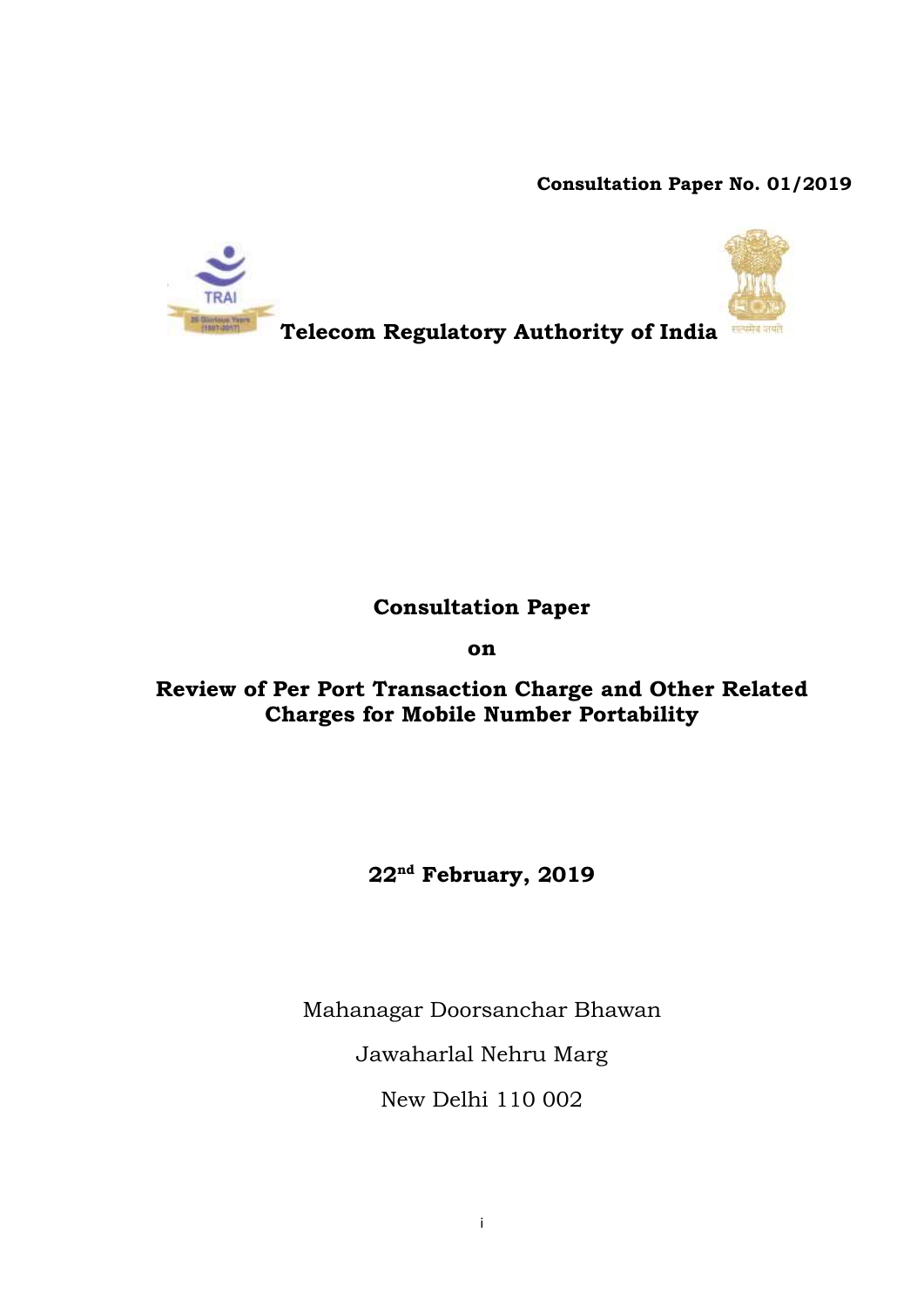**Written Comments on the Consultation Paper are invited from the stakeholders by 15th March 2019. Counter-comments, if any, may be submitted by 22nd March 2019. Comments and counter-comments will be posted on TRAI's website www.trai.gov.in. The comments and countercomments may be sent, preferably in electronic form, on the e-mail address [fa@trai.gov.in.](mailto:fa@trai.gov.in)** 

**For any clarifications or information, Sh. Amit Sharma, Advisor (Financial & Economic Analysis), TRAI, may be contacted at Telephone Number +91-11-23234367, Fax Number +91-11-23235249.**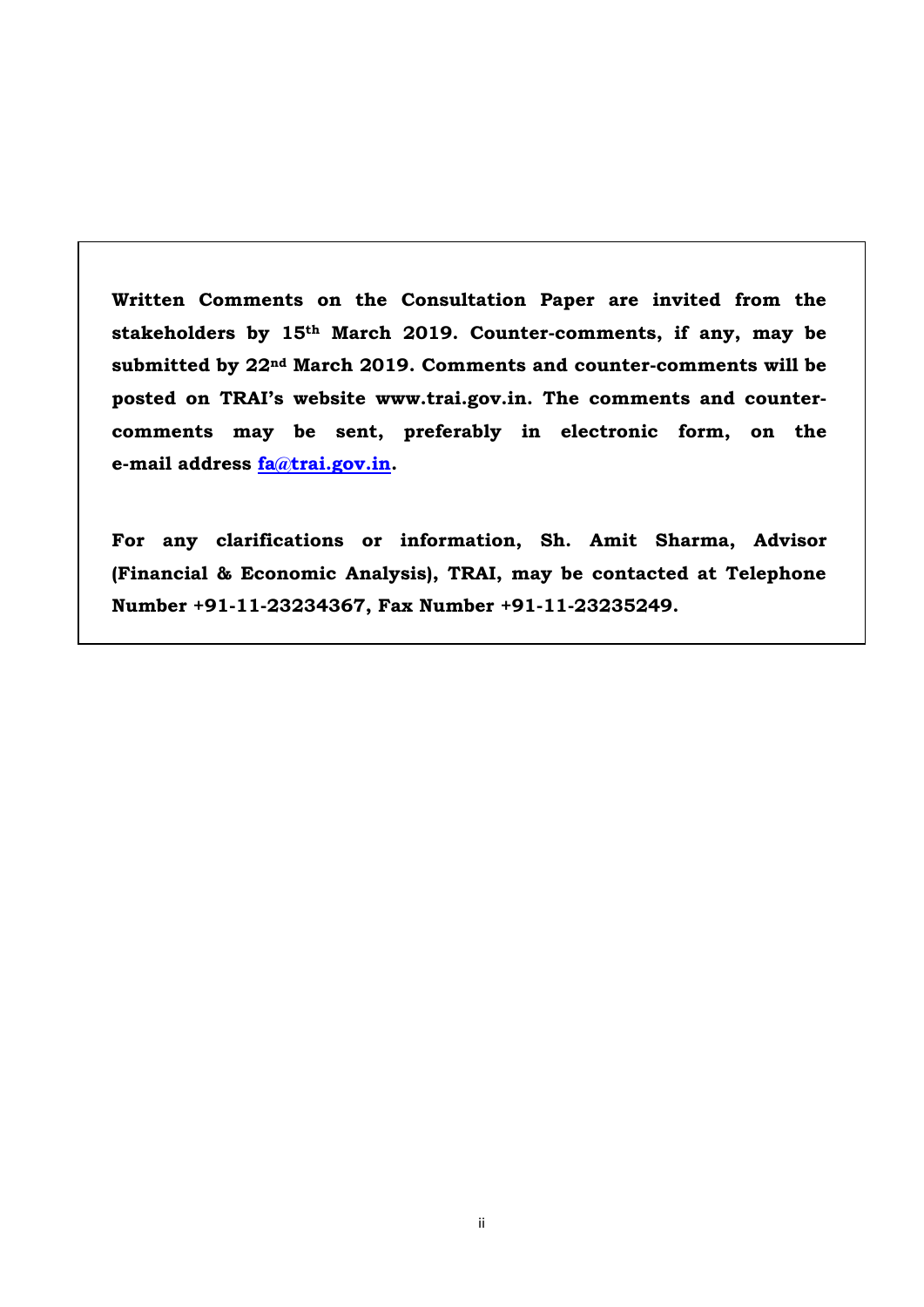# **CONTENTS**

| <b>CHAPTER I: INTRODUCTION</b>                 |    |
|------------------------------------------------|----|
| CHAPTER II: MOBILE NUMBER PORTABILITY PROCESS  | 5  |
| CHAPTER III: MOBILE NUMBER PORTABILITY CHARGES | 17 |
| <b>CHAPTER IV: ISSUES FOR CONSULTATION</b>     | 27 |
| <b>ANNEXURE</b>                                | 28 |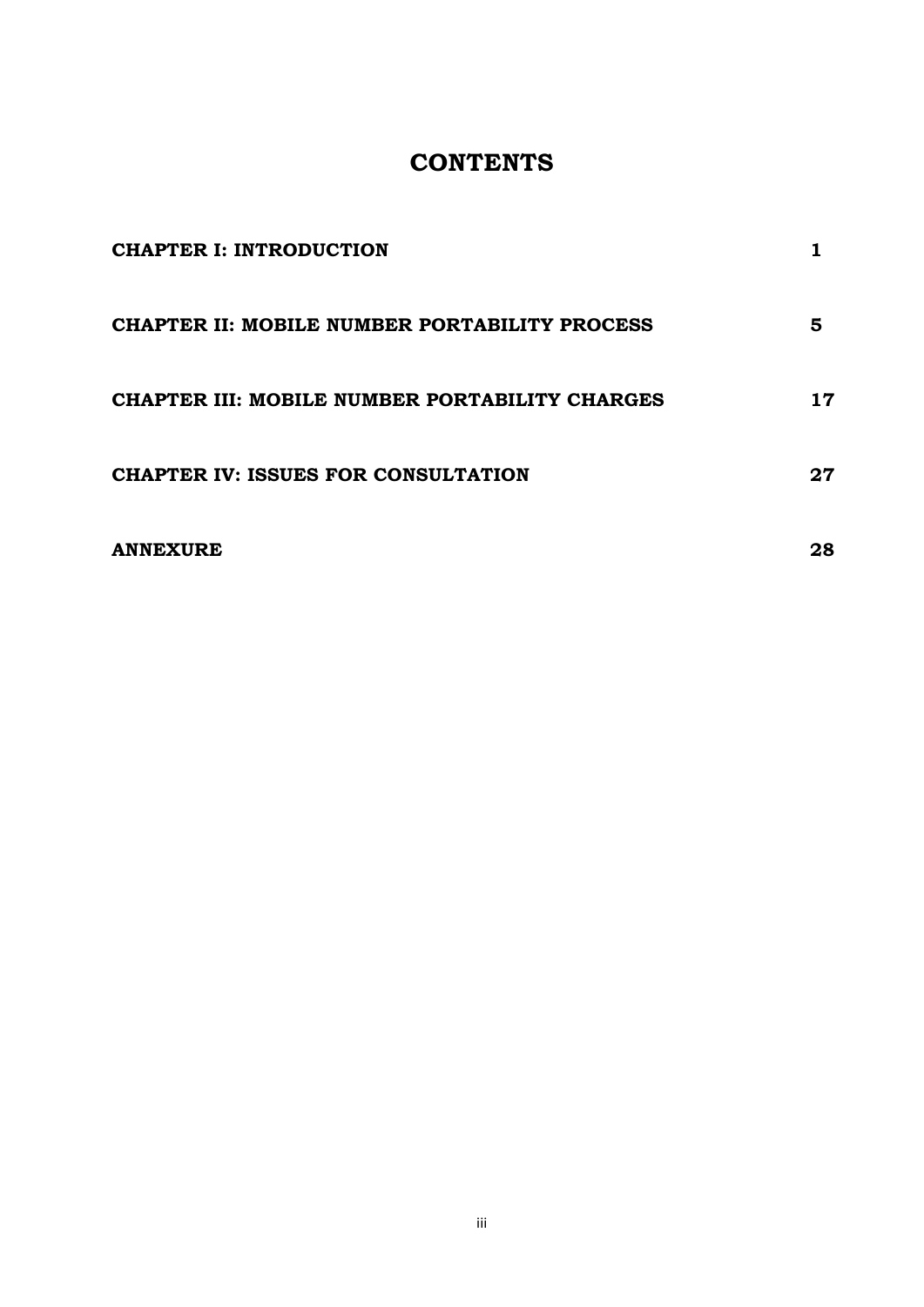### **CHAPTER I: INTRODUCTION**

- <span id="page-3-0"></span>1.1 Mobile Number Portability  $(MNP)^1$  facilitates a subscriber to retain his existing mobile number while changing from one service provider to another service provider within the same Licensed Service Area (LSA) and also Pan India from the existing LSA to any other LSA within the network of same service provider or any service provider.
- 1.2 Based on the selection parameters set in the guidelines by the DoT for MNP service licence, out of two MNP service licensees; M/s Syniverse Technologies (I) Pvt. Ltd was granted licence for operating in Zone-1 (Northern and Western India) and M/s MNP Interconnection Telecom Solutions (I) Pvt. Ltd. was granted licence for MNP Service Zone-2 (Eastern and Southern India). These licenses came into effect from the 20th March 2009. DoT initially granted the MNP service licence for 10 years2.
- 1.3 Through the amendments in licenses, DoT also mandated MNP service licensees to follow the regulations/orders made or directions issued by TRAI under TRAI Act, 1997 or any instructions issued by the DoT (licensor) from time to time.
- 1.4 Summary of the milestones and chronology of events related to MNP is as per the Table 1.1 below:-

**.** 

<sup>&</sup>lt;sup>1</sup> The process of MNP started when TRAI gave its recommendations to DoT on 8<sup>th</sup> Mar 2006 and subsequently on 1<sup>st</sup> Aug 2008 DoT issued guidelines for Pan India MNP implementation. On 6<sup>th</sup> May, 2009, DoT issued amendment in the various licenses namely, Unified Access Service (UAS), Cellular Mobile Telephone Service (CMTS), National Long Distance (NLD), International Long Distance (ILD) and Basic Service Licensees to facilitate the implementation of mobile number portability service in the licensed service area of that licence. DoT also issued detailed instructions to all Access providers, NLD, ILD licensees for smooth provisioning of MNP. For provision of MNP services, the country has been divided into two geographic zones called MNP zones, each zone consists of 11 licensed service areas. DoT decided to allot each zone to one MNP service licensee for providing the MNP service in that zone.

<sup>2</sup> <http://dot.gov.in/access-services/mobile-number-portabilitymnp>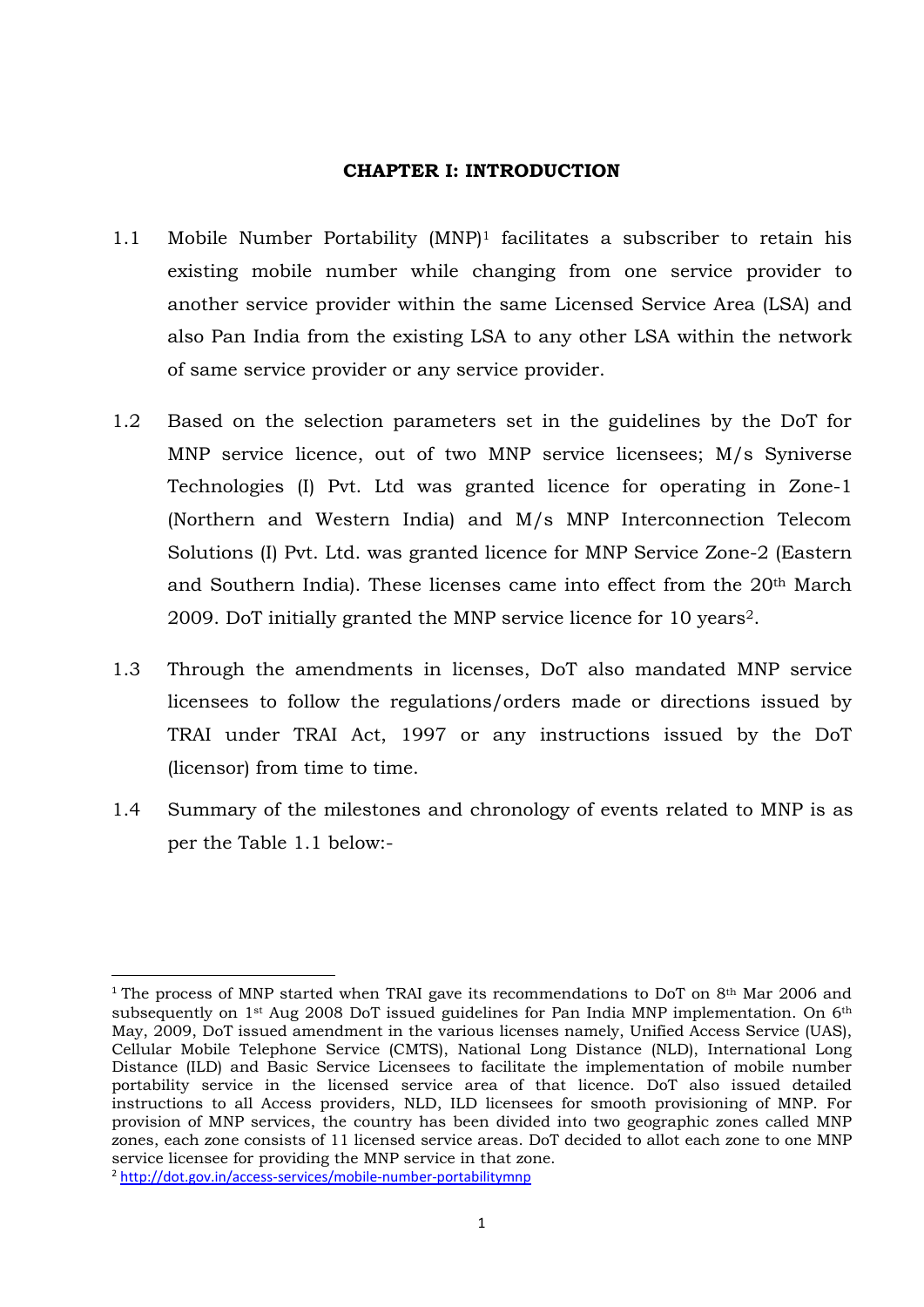**Table No. 1.1**

| S. No | <b>Details</b>                                                                                                                                                                                                                                                                                                                                                                                                                     | <b>Date</b>                           |
|-------|------------------------------------------------------------------------------------------------------------------------------------------------------------------------------------------------------------------------------------------------------------------------------------------------------------------------------------------------------------------------------------------------------------------------------------|---------------------------------------|
| 1.    | Issue of consultation paper by TRAI on MNP                                                                                                                                                                                                                                                                                                                                                                                         | 22nd July 2005                        |
| 2.    | Recommendations on MNP submitted to DoT                                                                                                                                                                                                                                                                                                                                                                                            | 8 <sup>th</sup> March 2006            |
| 3.    | Communication<br>of<br>of<br>acceptance<br>Recommendations of TRAI by DoT                                                                                                                                                                                                                                                                                                                                                          | 10 <sup>th</sup><br>December<br>2007  |
| 4.    | Issue of guidelines by DoT for MNP service licence                                                                                                                                                                                                                                                                                                                                                                                 | 1 <sup>st</sup> August 2008           |
| 5.    | Grant of MNP Service Licence by DoT for two<br>zones                                                                                                                                                                                                                                                                                                                                                                               | 20th March 2009                       |
| 6.    | Amendments of Licences of Unified Access Service<br>(UAS), Cellular Mobile Telephone Service (CMTS),<br>National Long Distance (NLD), International Long<br>Distance (ILD) and Basis Service to facilitate<br>timely implementation of MNP.<br>Issue of detailed instructions for all kinds of tariff<br>charges including per port transaction fee/charge,<br>porting charge and dipping charge<br>be<br>to<br>determined by TRAI | 6 <sup>th</sup> May 2009              |
| 7     | Telecommunication<br>TRAI<br>issued the<br>Mobile<br>Number Portability Regulations, 2009 (8 of 2009)<br>dated laying down the basic business process<br>framework for implementation of intra-circle<br>Mobile Number Portability (MNP) in the country.                                                                                                                                                                           | 23rd September,<br>2009               |
| 8.    | TRAI issued Consultation Paper On Determination<br>of Port Transaction Charge, Dipping Charge and<br>Porting Charge for Mobile Number portability"                                                                                                                                                                                                                                                                                 | 22nd July 2009                        |
| 9.    | TRAI issued Telecommunications MNP Per Port<br>Transaction<br>Charge And<br>Dipping<br>Charge<br>Regulations                                                                                                                                                                                                                                                                                                                       | 20th Nov 2009                         |
| 10.   | Facility of MNP was launched (intra-circle)                                                                                                                                                                                                                                                                                                                                                                                        | 20 <sup>th</sup><br>January<br>2011   |
| 11.   | Start of Pan India as the national rollout of MNP<br>services (Full-MNP) across all licensed service<br>areas                                                                                                                                                                                                                                                                                                                      | 3rd July 2015                         |
| 12.   | Review of MNP Per Port Transaction Charge                                                                                                                                                                                                                                                                                                                                                                                          | 31st<br>January<br>2018               |
| 13.   | TRAI issued Telecommunications MNP (Seventh)<br>Amendment Regulations, 2018 to review and<br>revamp the MNP process and make it more<br>and<br>convenient<br>efficient<br>for<br>the<br>telecom<br>subscribers                                                                                                                                                                                                                     | 13 <sup>th</sup><br>December<br>2018. |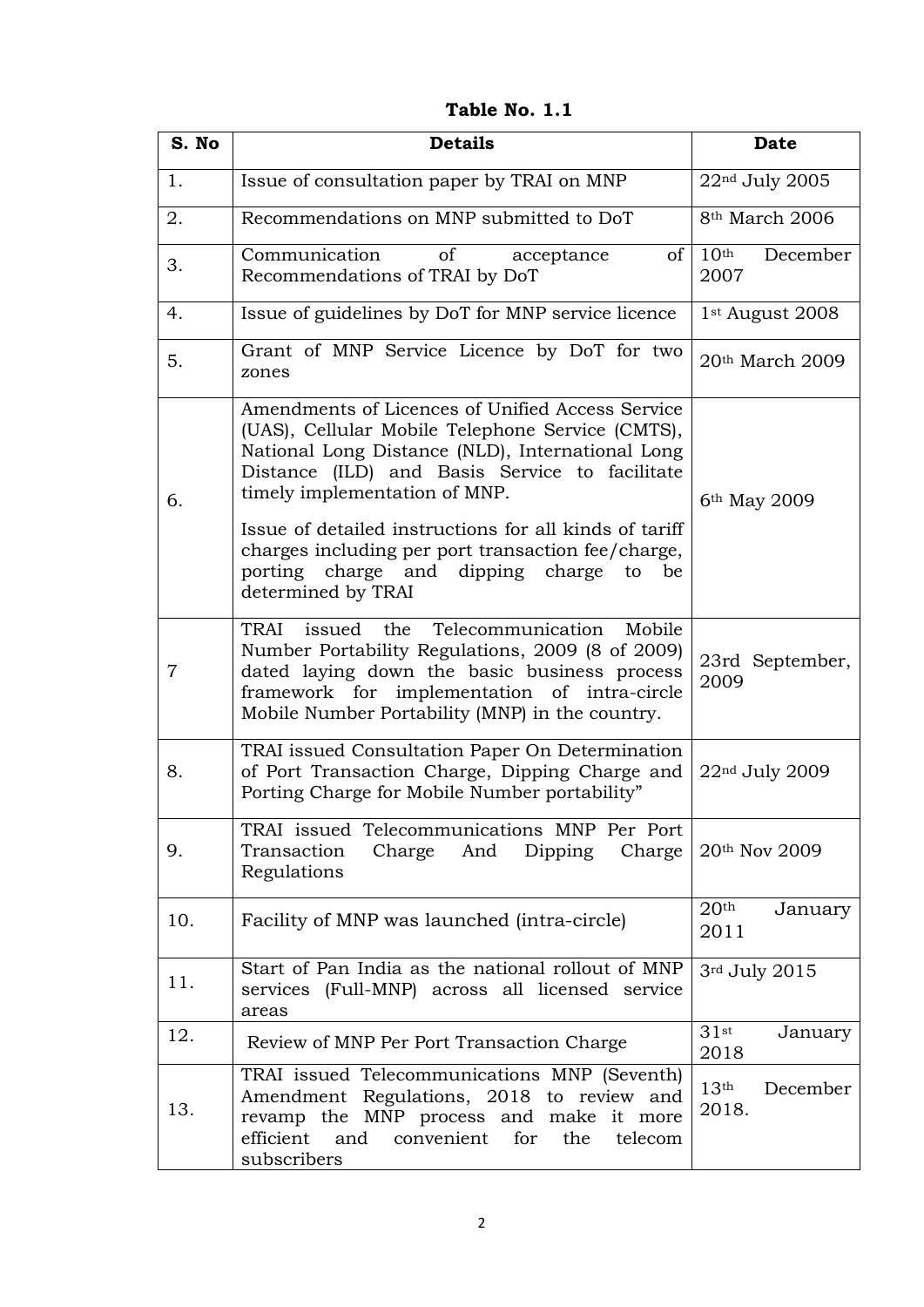- 1.5 As per the MNP service licence, the MNPSP is authorised to provide porting services and dipping services and for which following types of charges can be charged for providing Mobile Number Portability Service :-
	- **(a) Porting Charge** means the charge payable by the subscriber for porting his number to the recipient operator (the operator, where the subscriber is willing to port his number).
	- **(b) Dipping Charge** means the charge payable by the service provider who uses the query response system of the MNP service provider for obtaining Location Routing Number (LRN) for correct routing of the called number.
	- **(c) Per Port Transaction Charge** means the charge payable by the Recipient Operator to the Mobile Number Portability Service Provider for processing each porting request of a mobile subscriber number.
- 1.6 At present only per port transaction charge has been fixed by TRAI whereas porting charges and dipping charges have been left to TSPs and MNPSPs to decide with their mutual consent and are under forbearance.
- 1.7 As per Regulation 6(2) of "Telecommunications MNP per Port Transaction Charge and Dipping Charge Regulations 2009", the Authority may review and modify the Per Port Transaction Charge and Dipping Charge. The Authority issued amendment to these regulations on 31st January 2018.
- 1.8 Subsequently, Authority has undertaken a detailed public consultation to review the MNP process. Through the 7<sup>th</sup> amendment to the MNP regulations, 2009 issued on 13th December 2018, a major shift in the mechanism for generating Unique Porting Code (UPC) has been provisioned. Responsibility of UPC generation has been shifted from Donor Operator (DO) to MNPSP after making real time query with database of DO. Accordingly, this public consultation has been initiated to invite the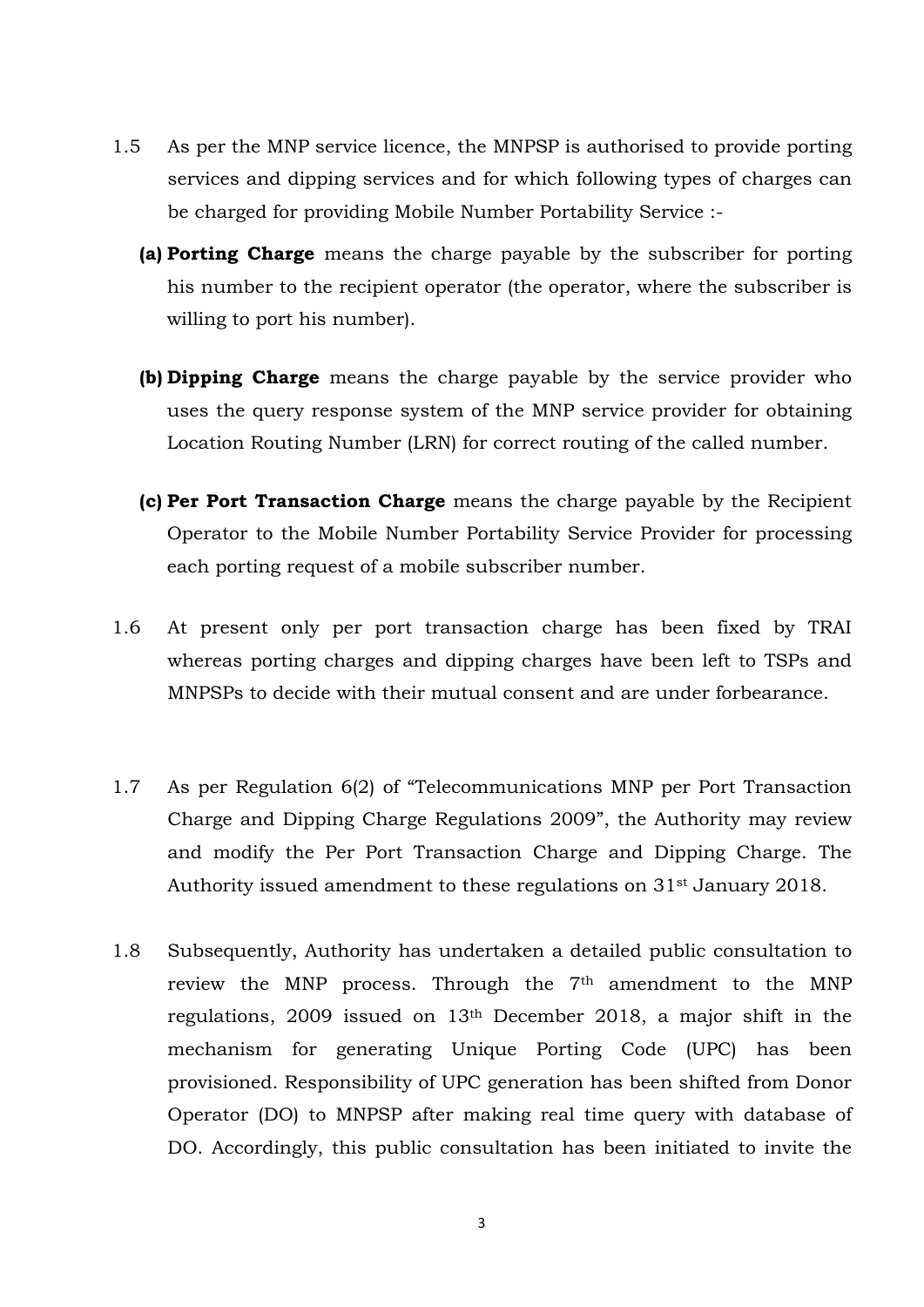comments and counter-comments of all the stakeholders for review of the existing MNP Per Port Transaction Charge and Dipping Charge Regulations, 2018. Chapter-I of this document deals with the introduction and Chapter-II provides the details of the existing process and the changes provisioned in the MNP process after introduction of 7th Amendment to the MNP Regulations, 2009. Issues related to the costing of facilitation of MNP in new scenario have been discussed in Chapter -III and Chapter-IV contains the issues for consultation.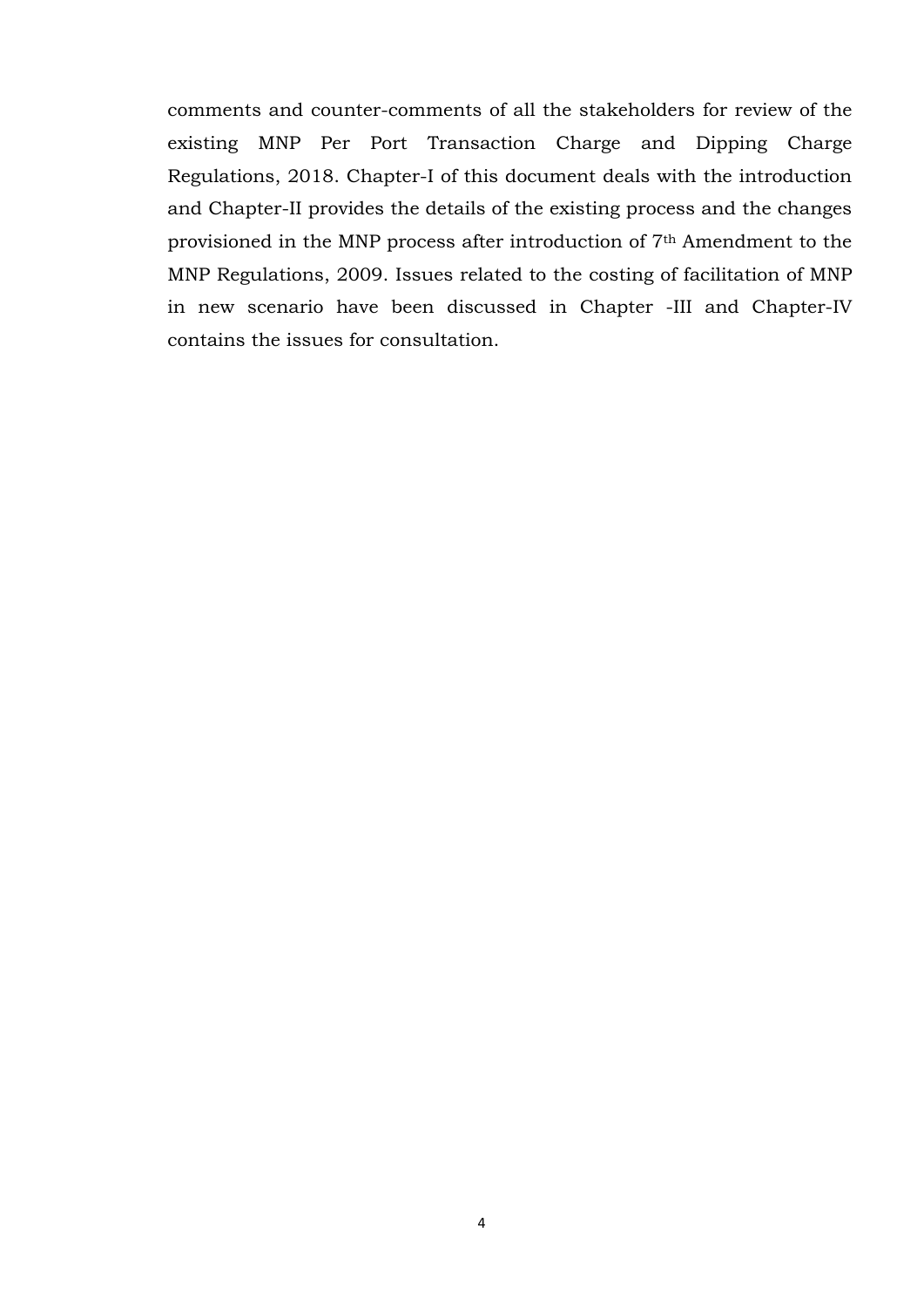### **CHAPTER II: MOBILE NUMBER PORTABILITY PROCESS**

## <span id="page-7-0"></span>**Mobile Number Portability Regulations, 2009**

- 2.1 The Telecom Regulatory Authority of India issued the Telecommunication Mobile Number Portability Regulations, 2009 (8 of 2009) dated 23rd September 2009 laying down the basic business process framework for implementation of intra-circle Mobile Number Portability (MNP) in the country.
- 2.2 Facility of MNP was launched in Haryana service area on 25th November 2010 on pilot basis and the same was extended to the entire country on 20th January 2011. Initially, the MNP facility was available within the licensed service area only. However, in accordance with the provisions contained in the National Telecom Policy- 2012 regarding "One Nation – Full Mobile Number Portability", full MNP was implemented w.e.f. 3rd July 2015. Till December 2018, approximately 412 million subscribers have availed MNP facility.

### **Amendments to the MNP regulations, 2009**

- 2.3 TRAI issued the Telecommunication Mobile Number Portability (Second Amendment) Regulations, 2010 (05 of 2010) on 24<sup>th</sup> November 2010 modifying the timeline from 24 hrs to 4 working days for Donor Operator (DO), to verify the details of porting request and communicate acceptance or rejection of the porting request to the Mobile Number Portability Service Provider (MNPSP). The modification in the timelines from 24 hrs to 4 working days in the regulation 10 of the principal regulations had been necessitated due to the request by the Department of Telecommunications (DoT), citing security reasons. With this amendment to the principal Regulations, the maximum time period for porting became seven working days, except in Jammu & Kashmir, Assam and North East licensed service areas, wherein it became fifteen working days.
- 2.4 Telecommunication Mobile Number Portability (Third Amendment) Regulations, 2012 (16 of 2012) were issued on 8th June 2012, to facilitate porting of mobile numbers of subscribers of the quashed licensees

5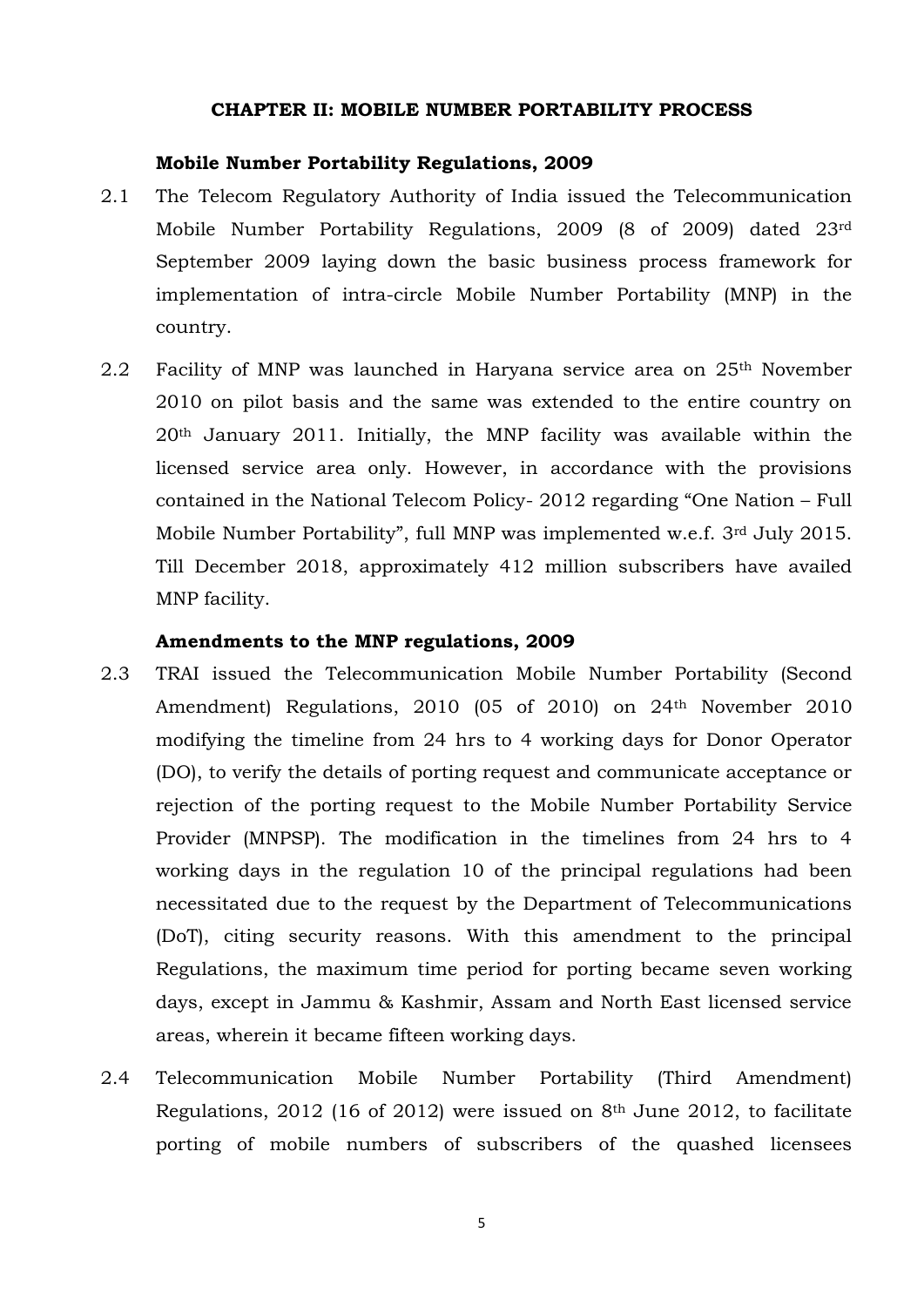subsequent to the judgment of Hon'ble Supreme Court's dated 2nd February 2012. This amendment facilitated porting of mobile numbers whose age on network was less than 90 days.

- 2.5 The Telecommunication Mobile Number Portability (Fourth Amendment) Regulations, 2012 (19 of 2012) were issued on 19th September 2012, to levy financial disincentives on the concerned access service provider for contraventions of the provisions of the regulations as following: -
	- (a) In the cases where deviation is noticed by the Authority in the timelines specified in regulations for Donor Operator (the operator to whose network the mobile number belongs at the time the subscriber makes a request for porting) and Recipient Operator (the operator to whose network the number is sought to be ported) a financial disincentive, not exceeding Rs.5,000/- will be levied for each contravention.
	- (b) In the cases where contravention is established in rejection of porting request for an Access Provider acting as DO, a financial disincentive of an amount, not exceeding Rs. 10,000/- will be levied for each rejection.
- 2.6 To address issues related to processing of porting requests from the corporate mobile numbers, the Telecommunication Mobile Number Portability (Fifth Amendment) Regulations, 2013 (9 of 2013) were issued on 22nd July 2013. Salient features of this amendment are as following:
	- (a) Upto 50 corporate mobile numbers of a service provider can be ported to another service provider through letter of authorization from the authorized signatory of the corporate mobile numbers, in a single porting request
	- (b) Considering the activities involved and number of mobiles to be processed in single porting request, 48 hrs have been allowed for forwarding the porting request by the RO, for corporate mobile numbers whereas 24 hrs remain unaltered for individual porting requests.
- 2.7 The Telecommunication Mobile Number Portability (Sixth Amendment) Regulations, 2015 (03 of 2015) dated 25th February 2015 were issued for facilitating inter-service area mobile number portability (Full Mobile Number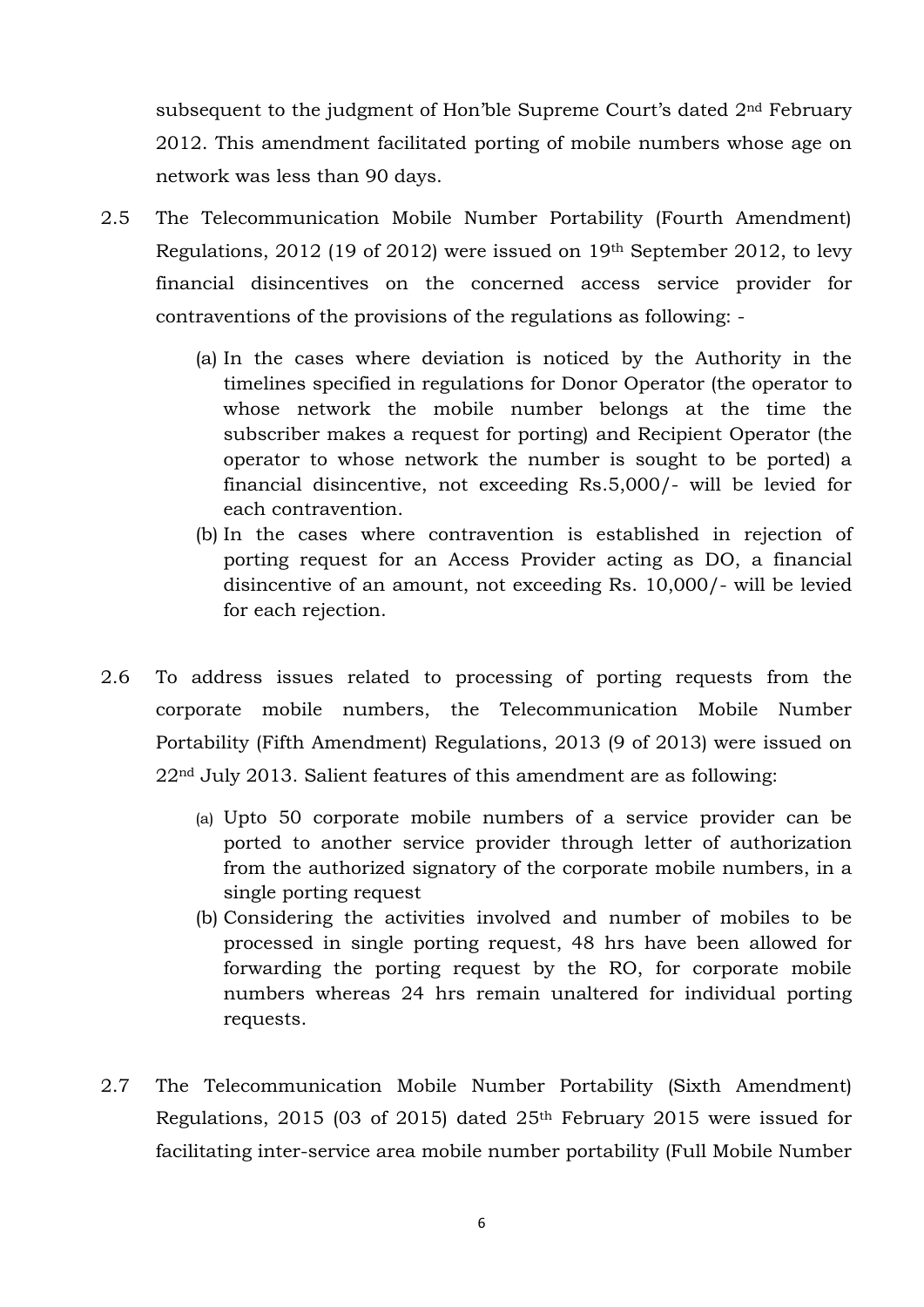Portability) in the country. The Full MNP was implemented w.e.f. 3rd July 2015.



**Fig. 2.1: Prevailing MNP Process**

- 2.8 In the present process of MNP, to initiate MNP, the subscriber sends a request to Donor Operator (DO) through Short Message Service (SMS) to Short Code 1900 in a standardized format along with the mobile number required to be ported. In case of J&K LSA, the subscriber has to call the number '1900'. Upon receipt of the request, DO matches the indicator (mobile number) with the number sought to be ported and sends back a reply message through an automated system generated SMS containing a Unique Porting Code (UPC) immediately. The validity of the UPC is fifteen days, except for the Jammu & Kashmir, Assam and North East licensed service areas, where the validity is thirty days.
- 2.9 The subscriber, upon receipt of UPC on his mobile number, has to submit the porting request along with the Customer Acquisition Form (CAF) as specified by the Recipient Operator, accompanied by all the documents as applicable to a new subscriber. In case of a postpaid subscriber, a copy of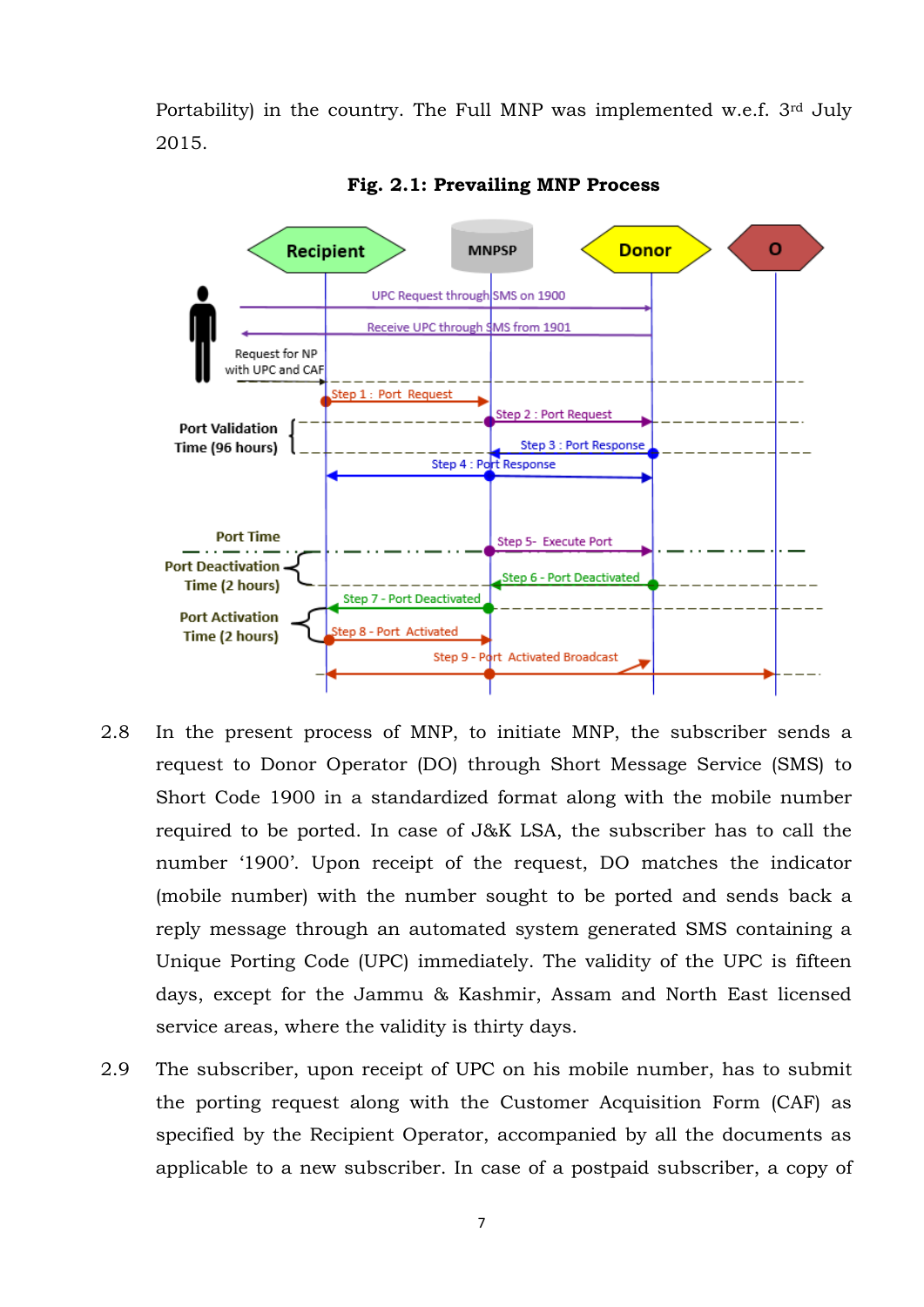the last bill, and in case of corporate mobile number, an authorization letter from the authorized signatory is also required to be submitted to the RO. The UPC is filled in the porting form (CAF) and is submitted to the RO. The porting request is forwarded with key details (Mobile number, UPC, date of receipt of porting request, Donor operator) to the respective MNP Service Provider (MNPSP). As per the scheme for implementing MNP, the two licensed MNPSPs operate the centralized Mobile Number Portability Clearing House (MCH) and logically centralized Number Portability Data Base (NPDB) in the respective MNP zones.

- 2.10 The concerned MNPSP, upon receipt of porting request from Recipient Operator performs the following tasks: -
	- (a) Verify from its number portability database whether the mobile number has been ported earlier and if so, whether a period of ninety days has elapsed from the date of its last porting;
	- (b) verify whether earlier porting request for the same mobile number is not pending.
- 2.11 The request is forwarded to Donor Operator only in the cases where both the above-mentioned conditions (a) and (b), are satisfied. Otherwise, MNPSP rejects the current request for porting and communicates such rejection to the Recipient Operator which forwarded the porting request. The Recipient Operator thereupon communicates the same to the concerned subscriber.
- 2.12 On receiving the porting request forwarded by the MNPSP, the Donor Operator, within four working days, verifies the porting request for clearance on nine grounds of rejection. Based on these nine grounds of rejections, clearance/ rejection of porting request is communicated to the MNPSP by the Donor Operator. The applicable grounds of rejections are as follows:-
	- (a) Outstanding payments due for the issued bill (normal billing cycle)
	- (b) A period of ninety days has not elapsed from the date of activation of a new connection.
	- (c) Change of ownership of mobile number is under process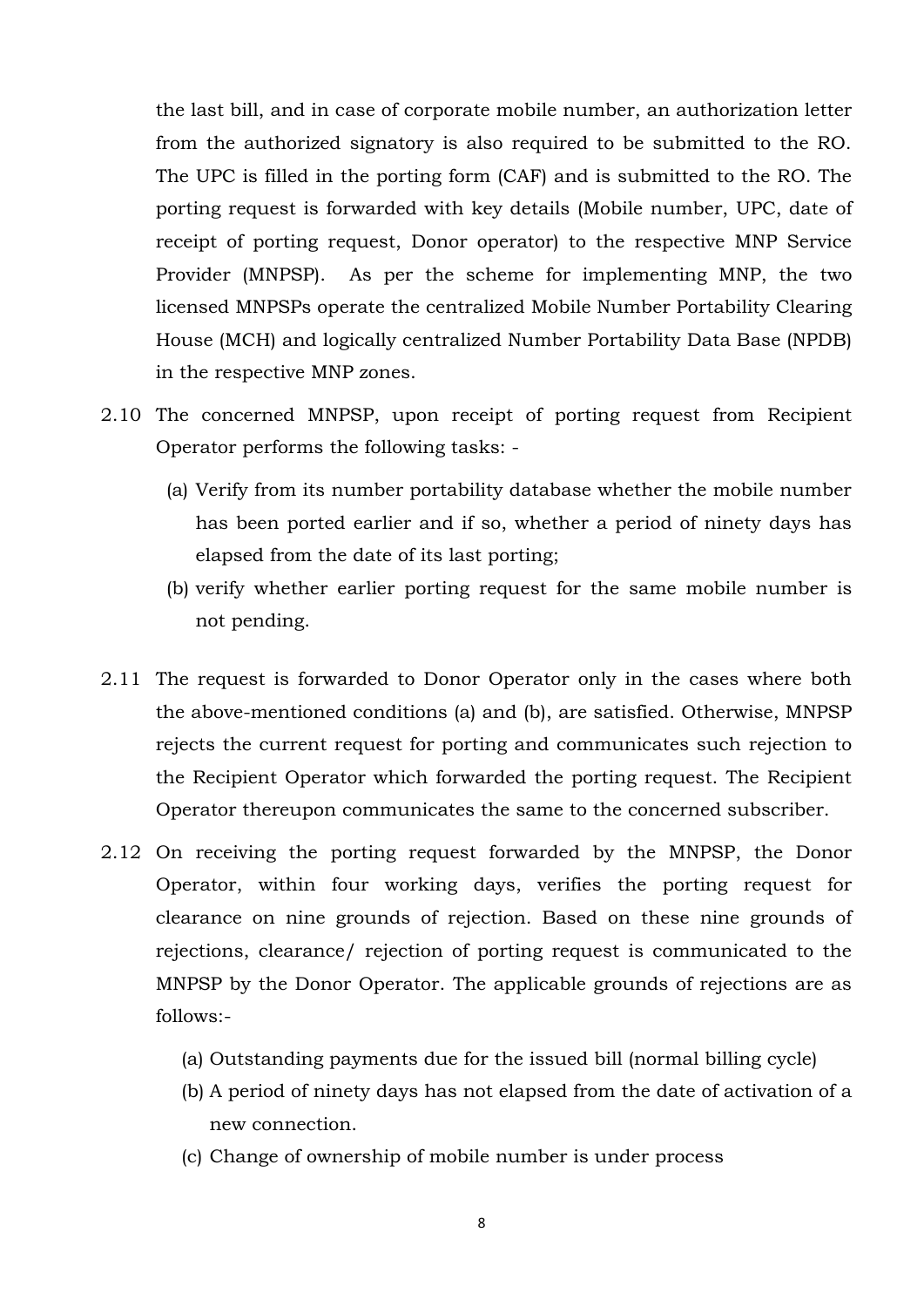- (d) The mobile number is sub-judice
- (e) Prohibited by a Court of Law
- (f) UPC mismatch
- (g) Contractual obligations are not complied by the subscriber
- (h) In case of a corporate mobile number, the porting request is not accompanied by authorization letter from authorized signatory
- (i) Validity of UPC has expired
- 2.13 Upon receipt of communication of clearance or rejection from the Donor operator, the MNPSP --
	- (a) Where the Donor Operator has indicated the grounds for rejection of the porting request, communicates the same to the RO, which further communicates in writing or through SMS to the concerned subscriber along with the grounds for rejection as indicated by the Donor Operator; or
	- (b) Where the Donor Operator has indicated its clearance to the porting request or has failed to communicate either its clearance or rejection within four working days, fix the date and time of porting of such mobile number and communicate along with anticipated 'No Service Period' to the Donor Operator and RO simultaneously. The RO in turn communicates the same to the subscriber telephonically or through SMS.
- 2.14 MNPSP coordinates with DO and RO to execute the MNP process. It sets the port time and sends the notification to both Recipient and Donor operator. At the notified date and time window, MNPSP informs the Donor Operator to disconnect the mobile number of the subscriber and upon receiving confirmation of such effect, or expiry of two hours, whichever is earlier, informs the RO to activate the mobile number of the subscriber. Once the mobile number is activated at the RO's end, the MNPSP attaches the corresponding routing number called Location Routing Number (LRN), which is a unique routing number assigned to each operator (technology wise) in a service area by DoT, to the ported mobile number in the centralised Number Portability Database (NPDB). This updated LRN and the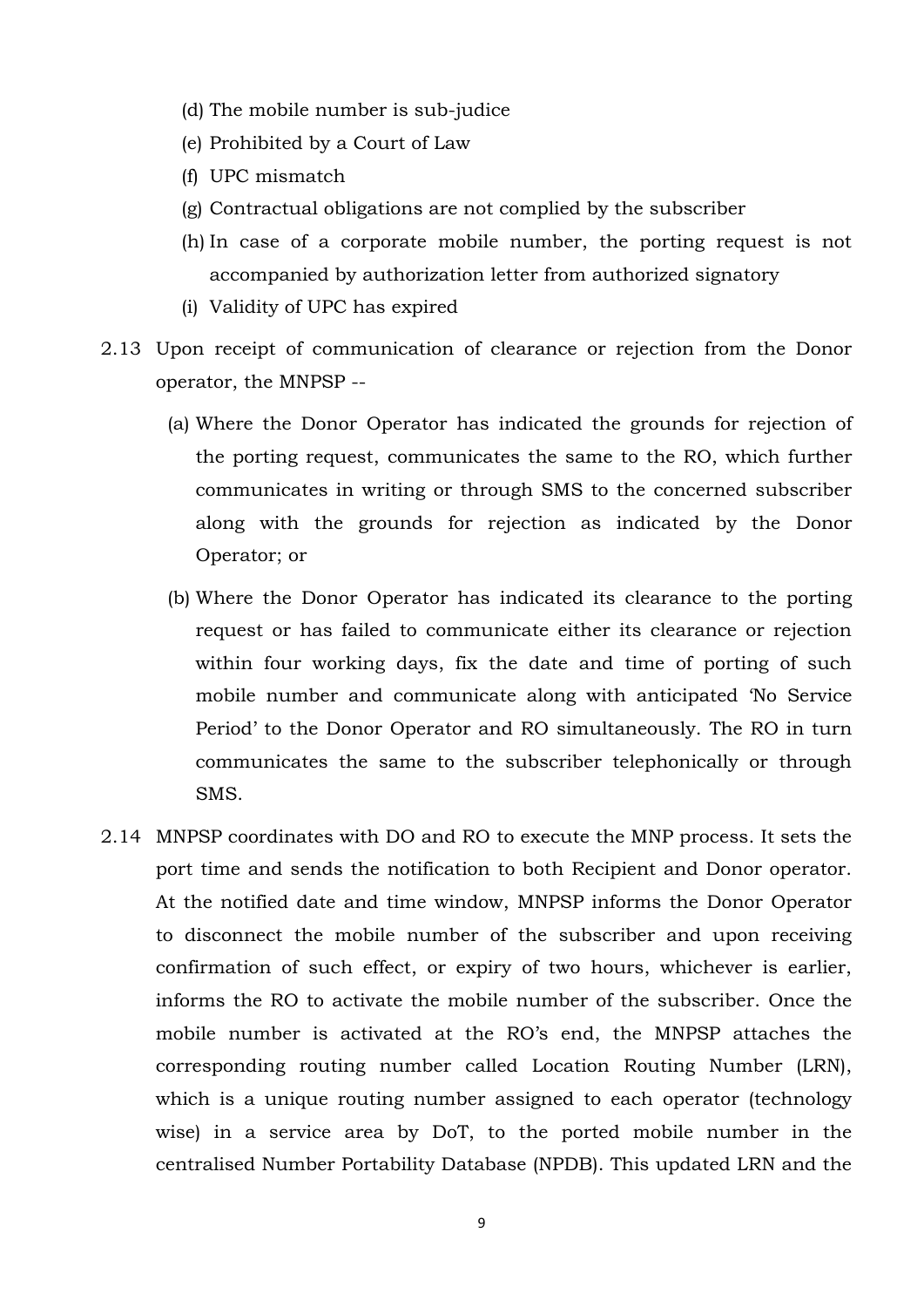ported number is then broadcast to all the Access Providers and International Long Distance Operators for updating their respective local Number Portability database. Whenever any call is made to the ported mobile number, the originating network first queries the number portability database to obtain its LRN and then the call is routed directly to the destination mobile network/number.

- 2.15 **Telecommunication Mobile Number Portability (Seventh Amendment) Regulations, 2018 (9 of 2018)** TRAI, on 13th December, 2018, issued the Telecommunication Mobile Number Portability (Seventh Amendment) Regulations 2018, to the principal regulations of Telecommunication Mobile Number Portability (MNP) Regulations 2009 (8 of 2009). For implementation of the MNP (seventh amendment) regulations, 2018, a timeline of six months from the date of publication in the Official Gazette has been provisioned.
- 2.16 Through the 7th Amendment to MNP regulations, 2009, a major shift in the mechanism for generating Unique Porting Code (UPC) has been provisioned. Responsibility of UPC generation has been shifted from donor operator to MNPSP after real time query with database of donor operator. Porting process of individual mobile numbers has been modified, which will become faster and convenient as, MNPSPs shall schedule the porting of a mobile number upon successful validation of real time query with donor operator and does not require a port response from the donor as in the existing process.
- 2.17 In the revised process for MNP, it has been provisioned to establish a query response mechanism to enable the Mobile Number Portability Service Provider (MNPSP) to access the database of the Donor Operator on real time basis to query the eligibility conditions (listed in Clauses (a) to (g) under sub-regulation (3) of regulation 6A) and obtain the response to the queries. Based on the result of queries made by MNPSP and fulfilment of other prescribed conditions, the MNPSP shall allocate and deliver the UPC to the subscriber. In case the subscriber is not eligible to port his number, UPC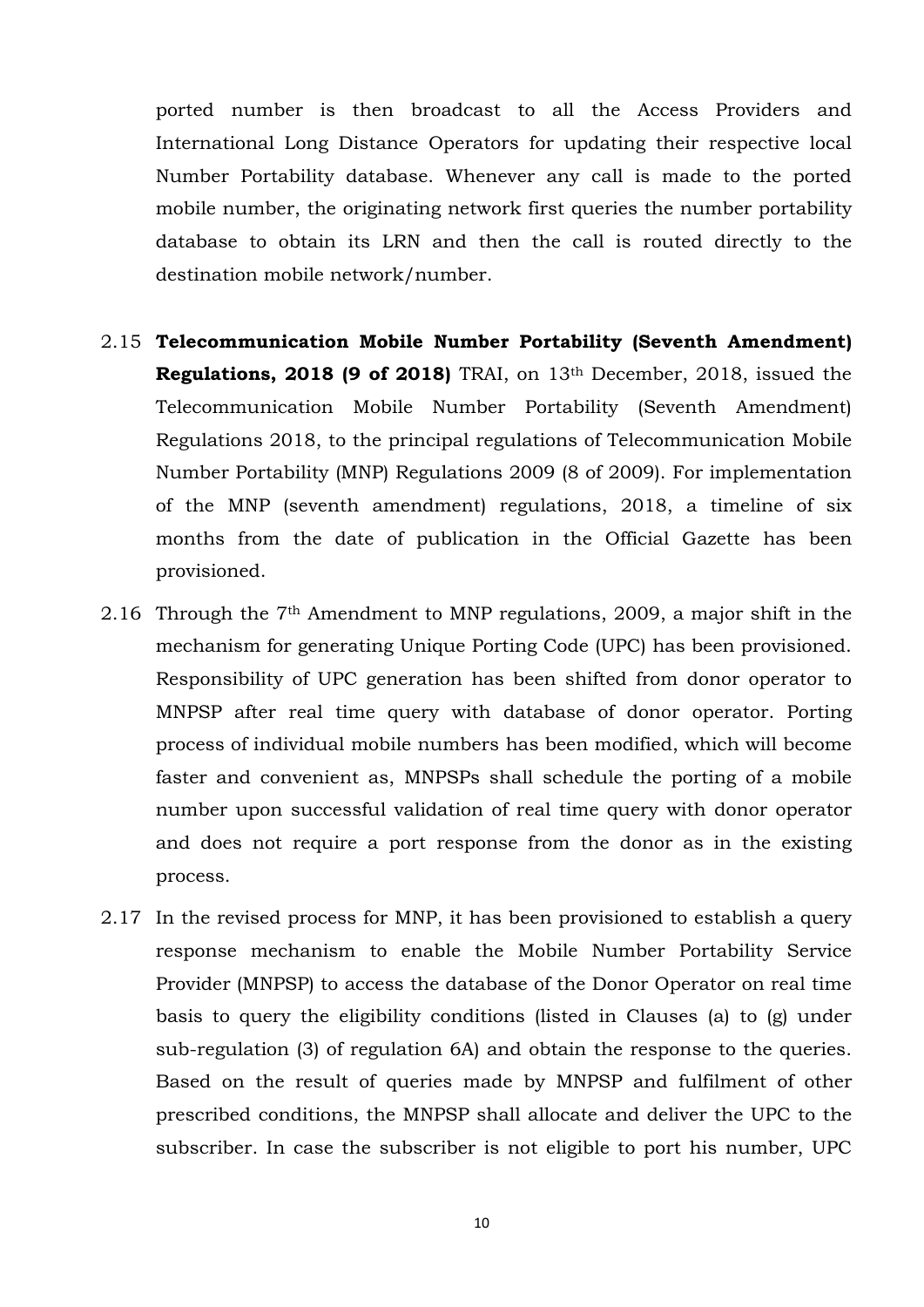will not be allocated and the subscriber shall be communicated by the MNPSP, the reason of non-generation of unique porting code through SMS.

- 2.18 According to the process to be implemented as provisioned in 7th Amendment, the request for generating the UPC by the subscriber received at Donor Operator's network, on Short Code 1900 will be forwarded to the concerned Mobile Number Portability Service provider, which shall check the following conditions from its database whether: -
	- (a) the mobile number has been ported earlier and, if so, a period of ninety days has not elapsed from the date of its last porting;
	- (b) porting request is already in process for the same mobile number; and
	- (c) unique porting code has already been issued and not expired yet.
- 2.19 Where Mobile Number Portability Service provider finds that the clause (a) or (b) mentioned above are applicable, the Mobile Number Portability Service provider shall not generate unique porting code and shall communicate the reason of non-generation of unique porting code to the subscriber through SMS. In case of (c) above, the MNPSP shall convey the same valid UPC to the subscriber.
- 2.20 Where Mobile Number Portability Service provider finds that the clause (a) and (b) and (c) mentioned are not applicable, it shall check immediately on real time basis from the database of Donor Operator whether:-
	- (a) the number is a Corporate mobile number;
	- (b) there are outstanding payments due from the post paid subscriber by way of pending bill, issued as per the normal billing cycle but before the date of request for unique porting code;
	- (c) the porting request has been made before the expiry of a period of ninety days from the date of activation of a new connection;
	- (d) a request for change of ownership of mobile number is under process;
	- (e) the mobile number sought to be ported is sub-judice;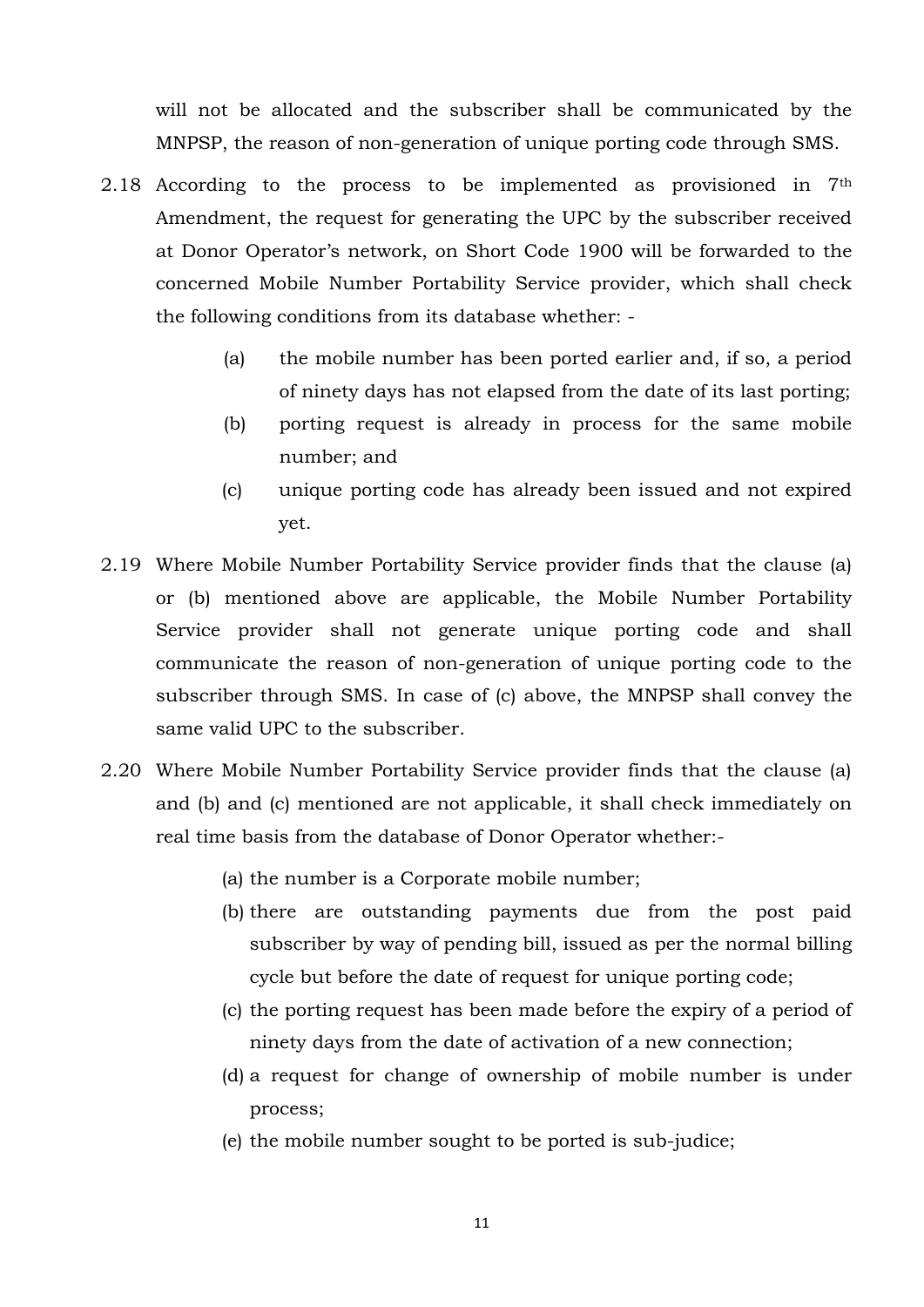- (f) porting of the mobile number has been prohibited by a court of law;
- (g) there are subsisting contractual obligations in respect of which an exit clause has been provided in the subscriber agreement but the subscriber has not complied with such exit clause;
- 2.21 The Donor Operator shall ensure that its query response mechanism provides the response, as sought by the Mobile Number Portability Service provider in the above para (under sub-regulation (3) of Regulation 6A) on real time basis. The Mobile Number Portability Service provider shall retain the information obtained by it under sub-regulation (3) for taking necessary action, on receipt of the porting request of the subscriber, from Recipient Operator.
- 2.22 If the Mobile Number Portability Service provider finds that the request of the subscriber is not covered under the grounds contained in the clauses (b) to (g) of sub-regulation (3), it shall allocate unique porting code to the subscriber and communicate the same to the subscriber through SMS. The unique porting code shall be prefixed by 'C' for corporate mobile number as per the response to the query in clause (a).
- 2.23 If the Mobile Number Portability Service provider is not able to check the information from the database of the Donor Operator, as provided in the sub-regulation (3) of regulation 6A, for any technical reason, it shall send an SMS to the subscriber acknowledging his request for unique porting code and informing him that delivery of unique porting code is delayed due to technical reason and the same shall be delivered shortly.
- 2.24 When any of the conditions contained in clause (b) to (g) of sub-regulation (3) of regulation 6A are applicable for the mobile number under porting, the Mobile Number Portability Service provider shall not issue unique porting code to the subscriber and shall inform the subscriber through SMS, the reasons for non-generation of unique porting code and retain such records for a minimum period of six months.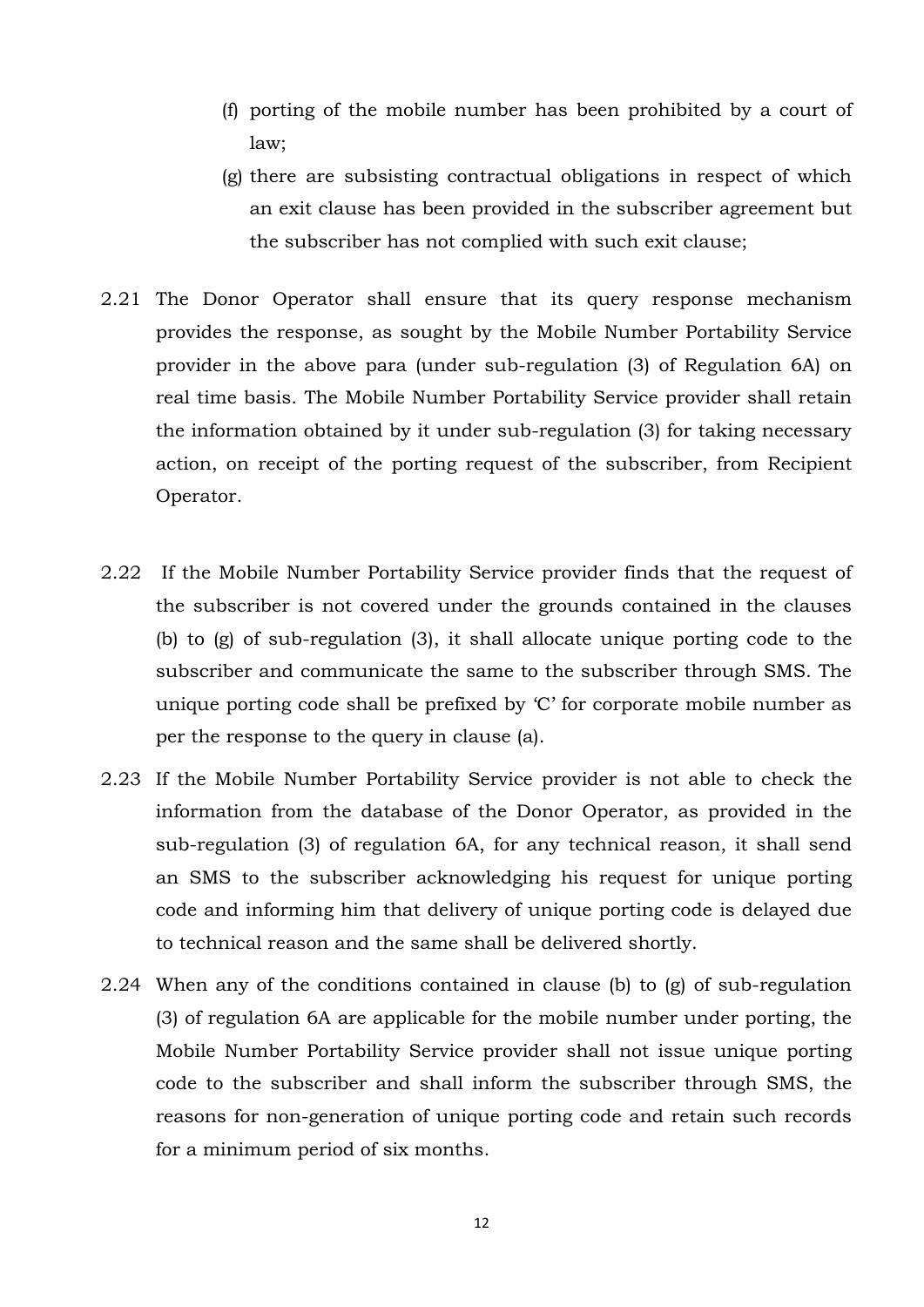- 2.25 Upon receipt of the porting request from the Recipient Operator, the Mobile Number Portability Service provider shall verify (sub regulation (7) of regulation 9) whether:-
	- (a) porting request is not in process for the same mobile number;
	- (b) unique porting code received along with the porting request matches with the unique porting code generated from its database for the mobile number under porting;
	- (c) unique porting code is valid on the date of receipt of porting request.
- 2.26 Where any of the conditions contained in clauses (a), (b) and (c) under subregulation (7), is not affirmative, the Mobile Number Portability Service provider shall reject the current request for porting and communicate such rejection to the Recipient Operator and the concerned subscriber along with the reasons of such rejection.
- 2.27 Upon successful validation of the conditions contained in clauses (a), (b) and (c) under sub-regulation (7), the Mobile Number Portability Service provider shall:-
	- (a) in all cases except corporate mobile numbers, schedule and forthwith forward such request to Donor Operator for porting on completion of two working days for intra-licensed service area porting requests and on completion of four working days for all inter-licensed service area porting requests and inform the subscriber, through SMS, the porting schedule and the port withdrawal window available to him for twenty four hours from the time of receipt of porting request;
	- (b) for the corporate mobile numbers, where the unique porting code is prefixed with 'C', forthwith, forward the details of such request, along with scanned copy of the authorization letter received from the Recipient Operator, to the Donor Operator for clearance of its porting and inform the subscriber through SMS, the port withdrawal window available to him for twenty four hours from the time of receipt of porting request;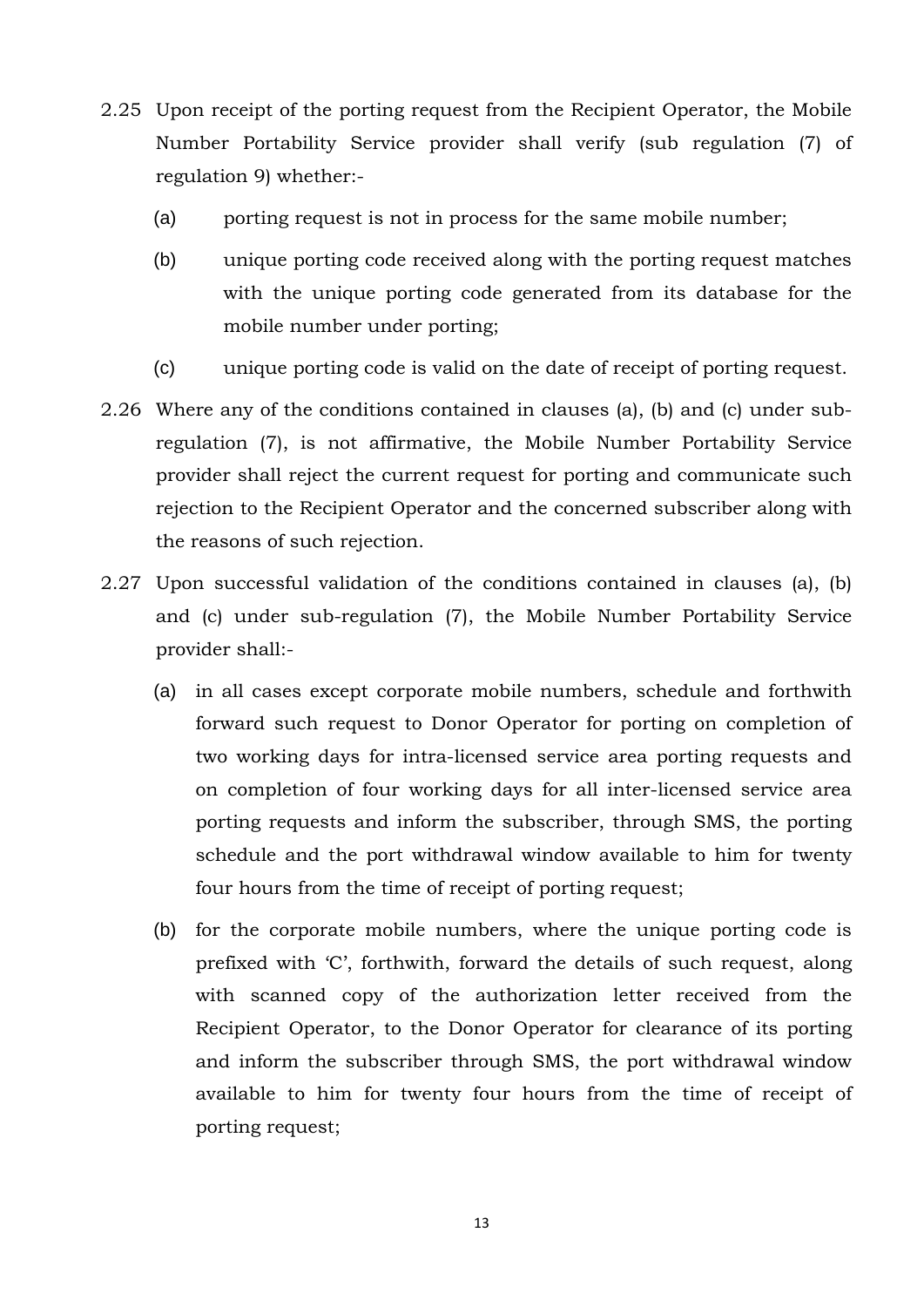- (c) upon clearance of the porting request made under the clause (b) of subregulation (9) of the regulation by Donor Operator, within the time limits as specified in regulation 10, schedule the porting within the next thirty six hours and inform the subscriber through SMS;
- (d) upon non-clearance of the porting request made under the clause (b) of sub-regulation (9) of the regulation by Donor Operator, inform the subscriber through SMS the reasons for rejection of such porting request and retain the records for a minimum period of twelve months;
- (e) for the porting request made under the clause (b) under sub-regulation (9) of regulation 9, within the time limits as specified in regulation 10, in case no response is received from Donor Operator on the porting request, schedule the porting within the next thirty six hours and inform the subscriber through SMS:
- 2.28 The revised process of MNP has been depicted in the Fig 2.2 below-



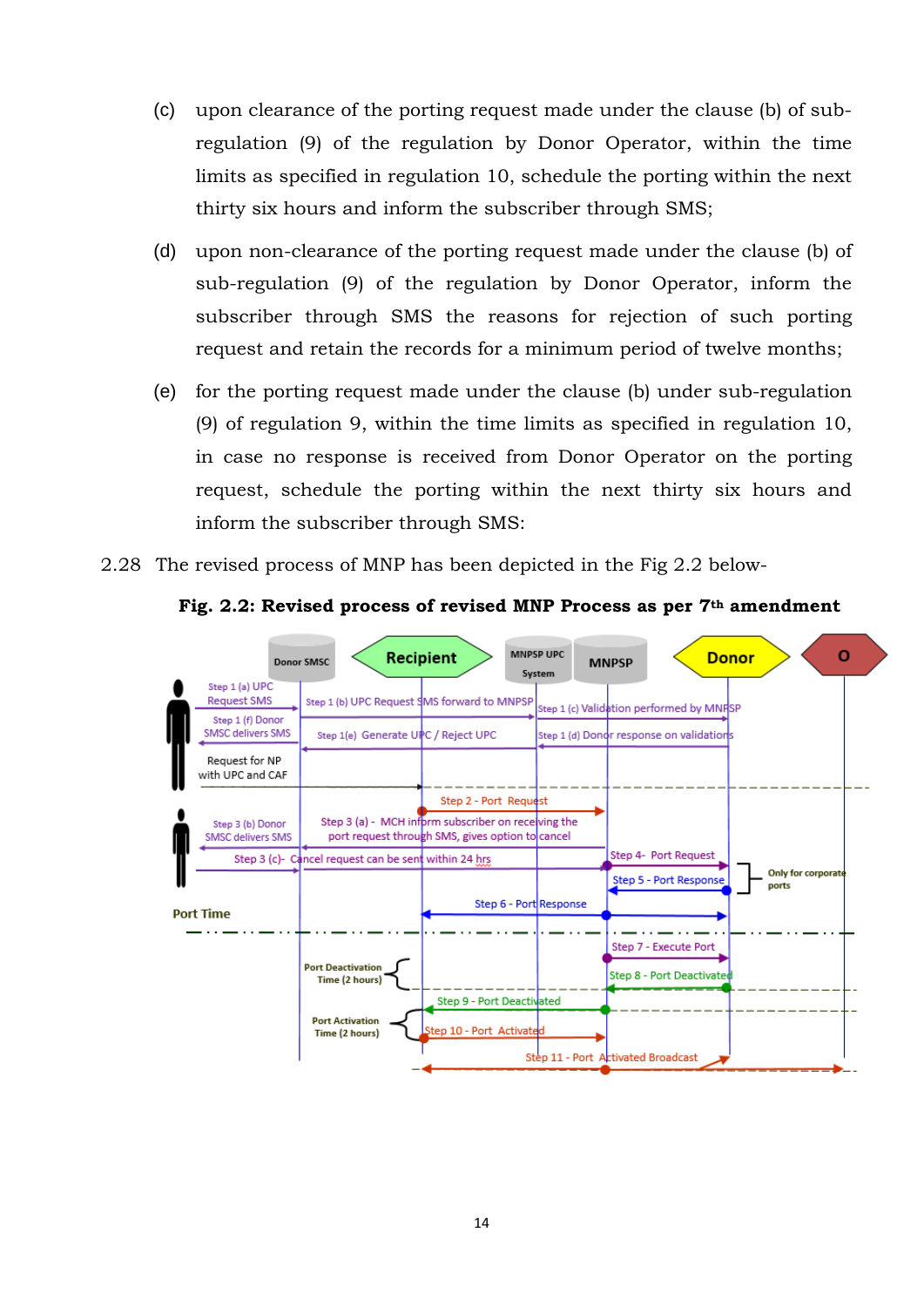# **Role of MNPSP post implementation of Telecommunication Mobile Number Portability (Seventh Amendment) Regulations, 2018**

- 2.29 In the revised MNP process, MNPSP has to provide information to the subscriber through SMS on several occasions viz. on receipt of the request for UPC through DO, communicate reasons, if any, for the failure to generate UPC due to technical reason or due to non-fulfilling the eligibility conditions laid down under regulation 6A and regulation 12. Further, upon receipt of porting request from RO, provision has been made that MNPSP shall send an SMS to the subscriber informing him about receipt of his porting request. In the same message, the subscriber is to be informed of the time window of 24 hours for withdrawal of his porting request. In case withdrawal request is received, MNPSP has to inform the subscriber whether the request is executed or cannot be executed depending on the condition that the withdrawal request is received within the designated time window of 24 hours for withdrawal or after expiration of 24 hours.
- 2.30 MNPSP has to schedule the date and time of de-activation and activation as per the process defined and shall inform the same to respective DO and RO through internal channel of communication.
- 2.31 During the allocation and delivery of unique porting code, it is paramount to ensure that UPC is generated for the every request made, only after checking all the eligibility conditions. For this MNPSP has to ensure that proper and timely communication is made to the subscriber in case his request to port does not qualify to get the UPC or there is any technical issue at that time.
- 2.32 During the process of getting UPC and porting his mobile number, the subscriber may encounter with certain queries / issues with regard to progress of his porting request. Therefore, through the amendment regulations it has been provisioned that MNPSP shall develop a web portal accessible to the subscriber as well as to the DO (through OTP based authentication) that will be useful in disseminating the information to the subscriber on the status of his request for porting or its rejection, etc., if any.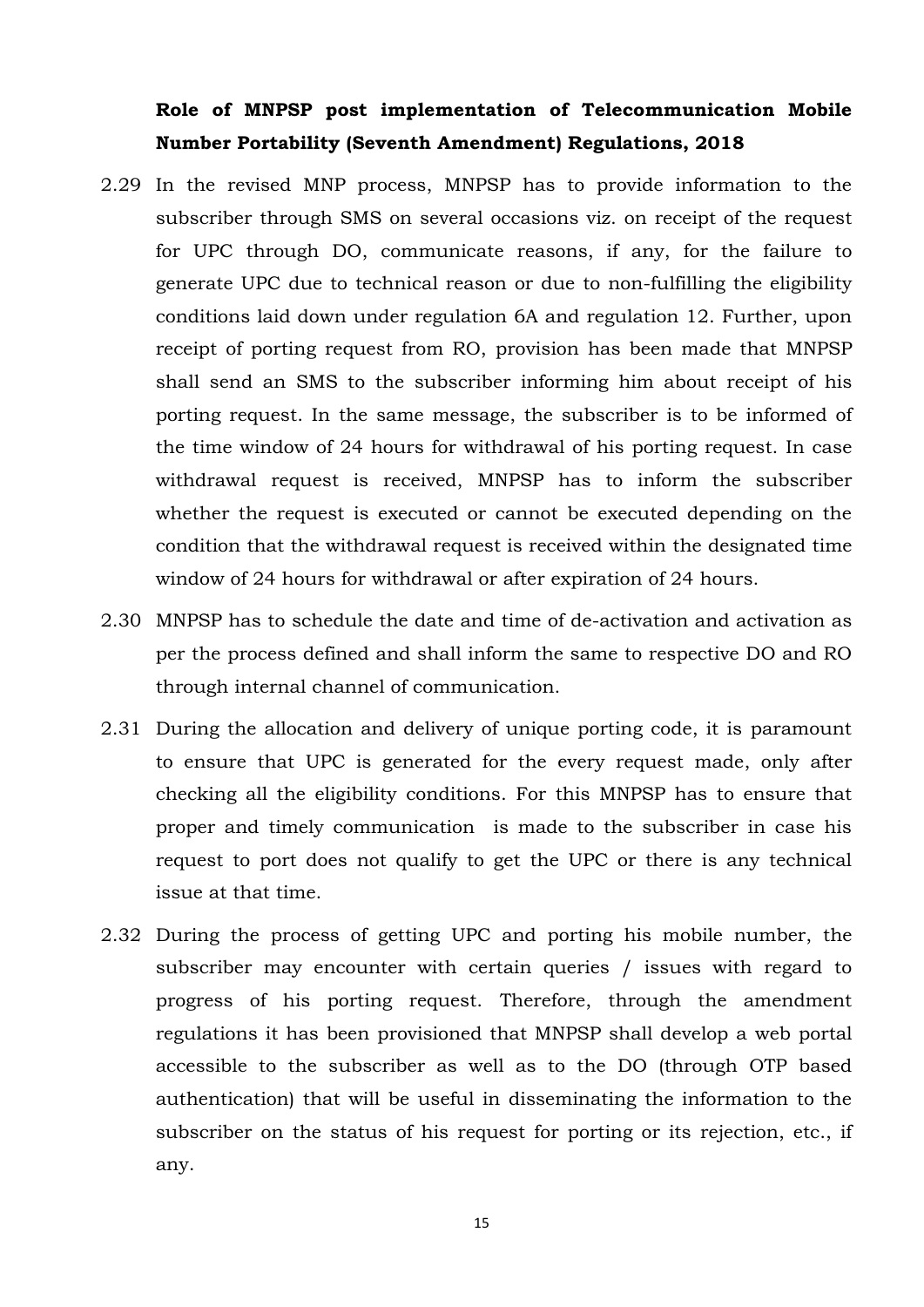- 2.33 Subscriber reconnection as a process has also been introduced for supporting the subscribers who were disconnected due to payment issues and could not be connected to the current operator. Other changes introduced in the existing processes are non payment disconnect, number return and handling of port activation and validation.
- 2.34 After discussing the previous and the new process for MNP, the following chapter deals with the discussion on charges that may be leviable in the new regime and other related issues.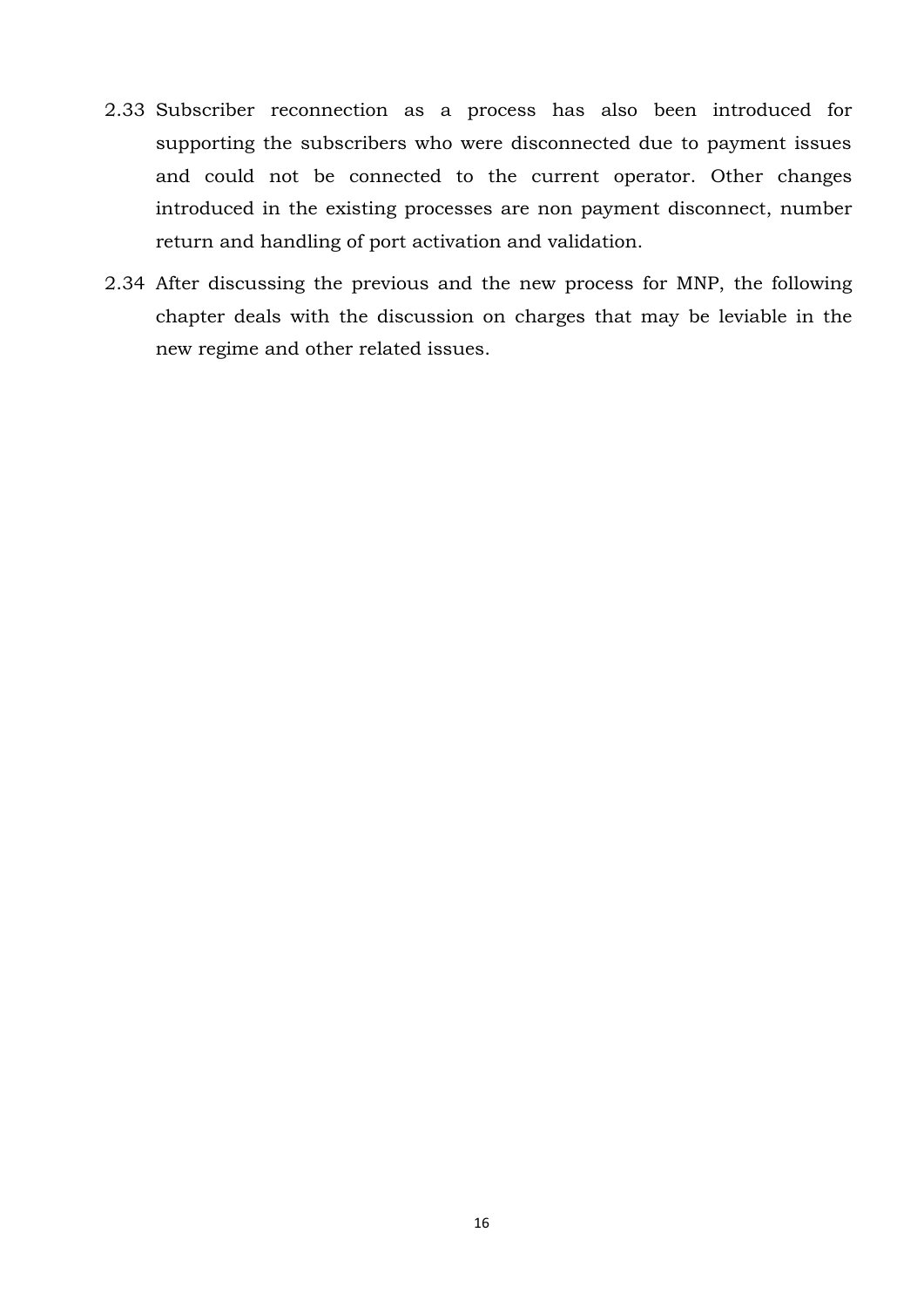#### **CHAPTER III: MOBILE NUMBER PORTABILITY CHARGES**

- <span id="page-19-0"></span>3.1 The MNP service provider is required to design, install and maintain the requisite network elements of Mobile Number Portability Clearing House (MCH) and Number Portability Database (NPDB) etc. to facilitate the entire MNP process including inter-LSA or inter-Zone MNP (since 2015 pan India). The MNPSP has to incur not only Capital expenditure (CAPEX) in initial phase but recurring Operating Expenditure (OPEX) for the entire span of the award of the license. These entities have to recover their investments by the way of Per Port Transaction Charges and Dipping charges payable by TSPs.
- 3.2 As per Telecommunication Mobile Number Portability Per Port Transaction Charge and Dipping Charge Regulations, 2009 dated 20th November 2009, TRAI had fixed Rs. 19/- as 'Per Port Transaction Charge' vide notification of the Telecommunication Tariff Order (Forty-Ninth Amendment) Order, 2009. The Authority prescribed Per Port Charges and Dipping Charge Rs. 19/- as ceiling. The Per Port Transaction charge was determined based on the estimated financial data and other information submitted by the two MNPSPs in 2009.
- 3.3 For the purpose of MNP the country is divided in two zones with 11 Licensed Service Areas(LSAs) in each zone. The intra-LSA MNP service started since 20th January, 2011. Till 2015, MNP was allowed only within the same LSA only. The scope of MNP was expanded in 2015 (FY 2015-16) when MNP service was allowed across all licensed service areas on Pan India basis as the national rollout (Full-MNP) w.e.f. 3rd July 2015. There was huge upsurge in the number of porting requests from 64 lakh in 2010-11 to 368 lakh in 2014-15, which has further gone up to 636 lakh in 2016-17.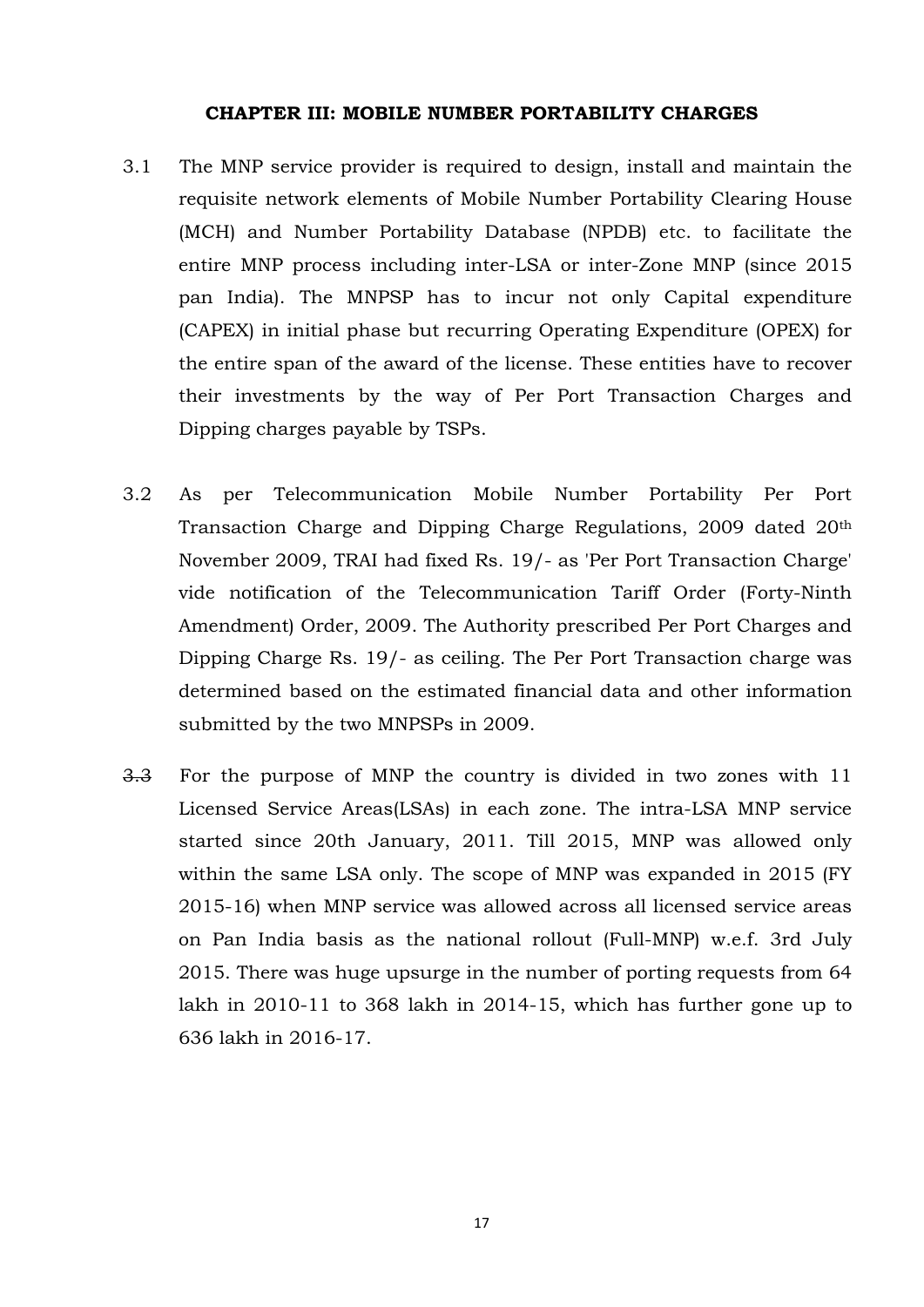3.4 The 'Per Port Transaction Charge' of Rs. 19/- was determined by TRAI in November 20093, as shown below based on the estimated financial data and other information submitted by the two MNPSPs. The Per Port Transaction Charge was computed by dividing the total cost to the MNPSP by the estimated number of porting subscribers, over a period of 5 years. While determining the 'Per Port Transaction Charge' of Rs. 19/-, the Authority considered the lower of the cost of the two MNPSPs.

| Table No. 3.1                                               |
|-------------------------------------------------------------|
| Determination of Per Port Transaction Charge per Subscriber |

| <b>Particulars</b>                         | Unit        | Amount   |
|--------------------------------------------|-------------|----------|
| Total estimated Cost for 5 years           | Rs. in Lakh | 23204.69 |
| Estimated porting for 5 years              | Rs. in Lakh | 1232.65  |
| Porting Charges per subscriber for 5 years | in Rs       | 18.83    |
| License fee $@1\%$                         |             | 0.19     |
| Per Port Transaction Charge per Subscriber |             | 19.02    |
| <b>Rounded off</b>                         | In Rs.      | 19.00    |

3.5 Since the implementation of MNP service in India, there has been good growth in wireless subscribers as well as in the number of porting requests of MNP. It is evident from the Table 3.2 below that increase in both - the number of subscribers as well as the number of porting requests have gone up considerably. The comparative information on the zone wise wireless subscribers and porting requests for 5 years is as under:

| Table No. 3.2<br>Comparative Year Statement of Wireless Subscribers and MNP Requests (in Lacs) |                                                   |                                        |                                     |                                   |                                        |                                     |                                   |                                           |                                     |
|------------------------------------------------------------------------------------------------|---------------------------------------------------|----------------------------------------|-------------------------------------|-----------------------------------|----------------------------------------|-------------------------------------|-----------------------------------|-------------------------------------------|-------------------------------------|
|                                                                                                | Zone - I (Syniverse)<br>Zone - II (MITS)<br>Total |                                        |                                     |                                   |                                        |                                     |                                   |                                           |                                     |
| As on                                                                                          | No. of<br><b>Wireless</b><br>Subs                 | Total No.<br>of MNP<br><b>Requests</b> | $\%$<br><b>Share</b><br><b>Subs</b> | No. of<br><b>Wireless</b><br>Subs | Total No.<br>of MNP<br><b>Requests</b> | $\%$<br><b>Share</b><br><b>Subs</b> | No. of<br><b>Wireless</b><br>Subs | Total<br>No. of<br>MNP<br><b>Requests</b> | $\%$<br><b>Share</b><br><b>Subs</b> |
| 31.03.12                                                                                       | 4,492                                             | 188                                    | 4.18                                | 4,699                             | 167                                    | 3.55                                | 9,192                             | 355                                       | 3.86                                |
| 31.03.13                                                                                       | 4,246                                             | 246                                    | 5.80                                | 4,432                             | 232                                    | 5.23                                | 8,678                             | 478                                       | 5.51                                |
| 31.03.14                                                                                       | 4,465                                             | 150                                    | 3.35                                | 4,580                             | 124                                    | 2.71                                | 9,045                             | 274                                       | 3.03                                |
| 31.03.15                                                                                       | 4,728                                             | 184                                    | 3.89                                | 4,971                             | 184                                    | 3.70                                | 9,699                             | 368                                       | 3.79                                |
| 31.03.16                                                                                       | 5,090                                             | 238                                    | 4.68                                | 5,247                             | 315                                    | 6.00                                | 10,336                            | 553                                       | 5.35                                |
| 31.03.17                                                                                       | 5,776                                             | 326                                    | 5.64                                | 5,926                             | 310                                    | 5.24                                | 11,702                            | 636                                       | 5.44                                |
| 31.03.18                                                                                       | 5,762                                             | 477                                    | 8.27                                | 6,072                             | 504                                    | 8.30                                | 11,834                            | 981                                       | 8.29                                |
| 31.12.18<br>$(9$ months)                                                                       | 5,763                                             | 211                                    | 3.66                                | 5,997                             | 201                                    | 3.35                                | 11,760                            | 412                                       | 3.50                                |

<sup>&</sup>lt;sup>3</sup> "The Telecommunication Mobile Number Portability Per Port Transaction Charge and Dipping Charge Regulations, 2009" dated 20<sup>th</sup> November 2009

**.**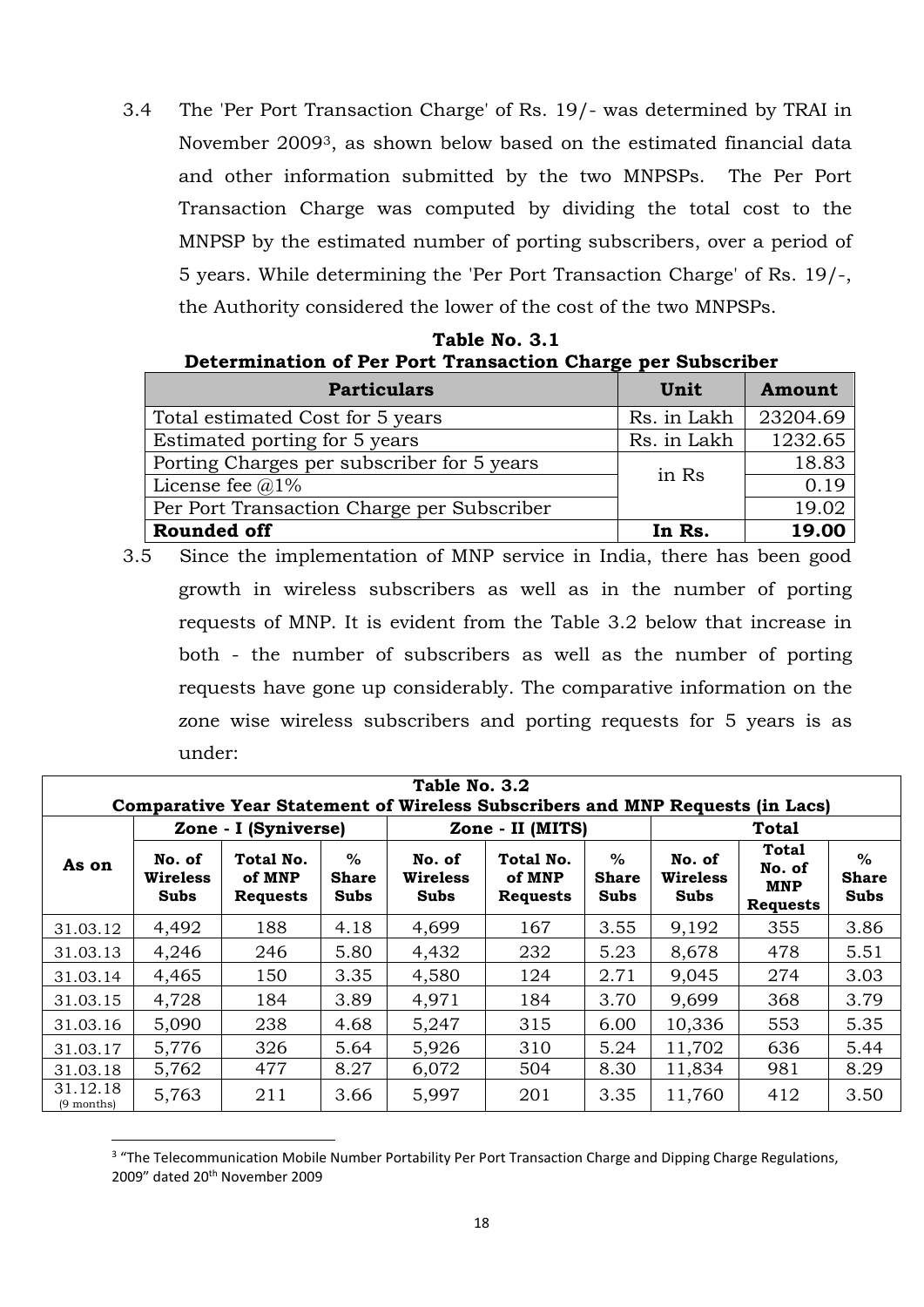- 3.6 Further the growth in Wireless subscribers as well as in cumulative MNP requests is very encouraging and as on 31.03.2017, the total number of wireless subscribers were 11701.78 Lakh and 2727.53 Lakh. Cumulative MNP requests made for mobile number porting by the subscribers which is at 23.31% for last 7 years.
- 3.7 Based on the above information and audited annual accounts of the MNPSPs for the year 2016-17, the Per Port Transaction cost (using Fully Allocated Cost methodology), it was noticed that there was a significant decline in the per port transaction cost. The 'per port transaction charge' declined to Rs. 4/-, which was worked out as follows: -

**Table No. 3.3: Revised Per Port Transaction Charge per Subscriber**

| <b>Particulars</b>                 | Unit        | Amount   |
|------------------------------------|-------------|----------|
| Total Cost*                        | Rs. in Lakh | 1,229.57 |
| No. of porting requests received   | in Lakh     | 310.47   |
| Per Port Transaction Cost          | in Rs.      | 3.96     |
| Licence Fee $@1\%$                 | in Rs.      | 0.04     |
| <b>Per Port Transaction Charge</b> | in Rs.      | 4.00     |

- 3.8 The Authority decided to review the ceiling for per port transaction charge. Accordingly, draft "The Telecommunication Mobile Number Portability Per Port Transaction Charge and Dipping Charge (Amendment) Regulations, 2017" was uploaded on TRAI's website on 18th December 2017 for public consultation. An Open House Discussion on the same was held on 16th January 2018.
- 3.9 After taking into consideration the comments received from stakeholders during consultation process and other relevant facts, the Authority notified "The Telecommunication Mobile Number Portability Per Port Transaction Charge and Dipping Charge (Amendment) Regulations, 2018 (03 of 2018)" whereby prescribing the 'Per Port Transaction Charge' of Rs. 4/- for each successful porting. "The Telecommunication Mobile Number Portability Per Port Transaction Charge and Dipping Charge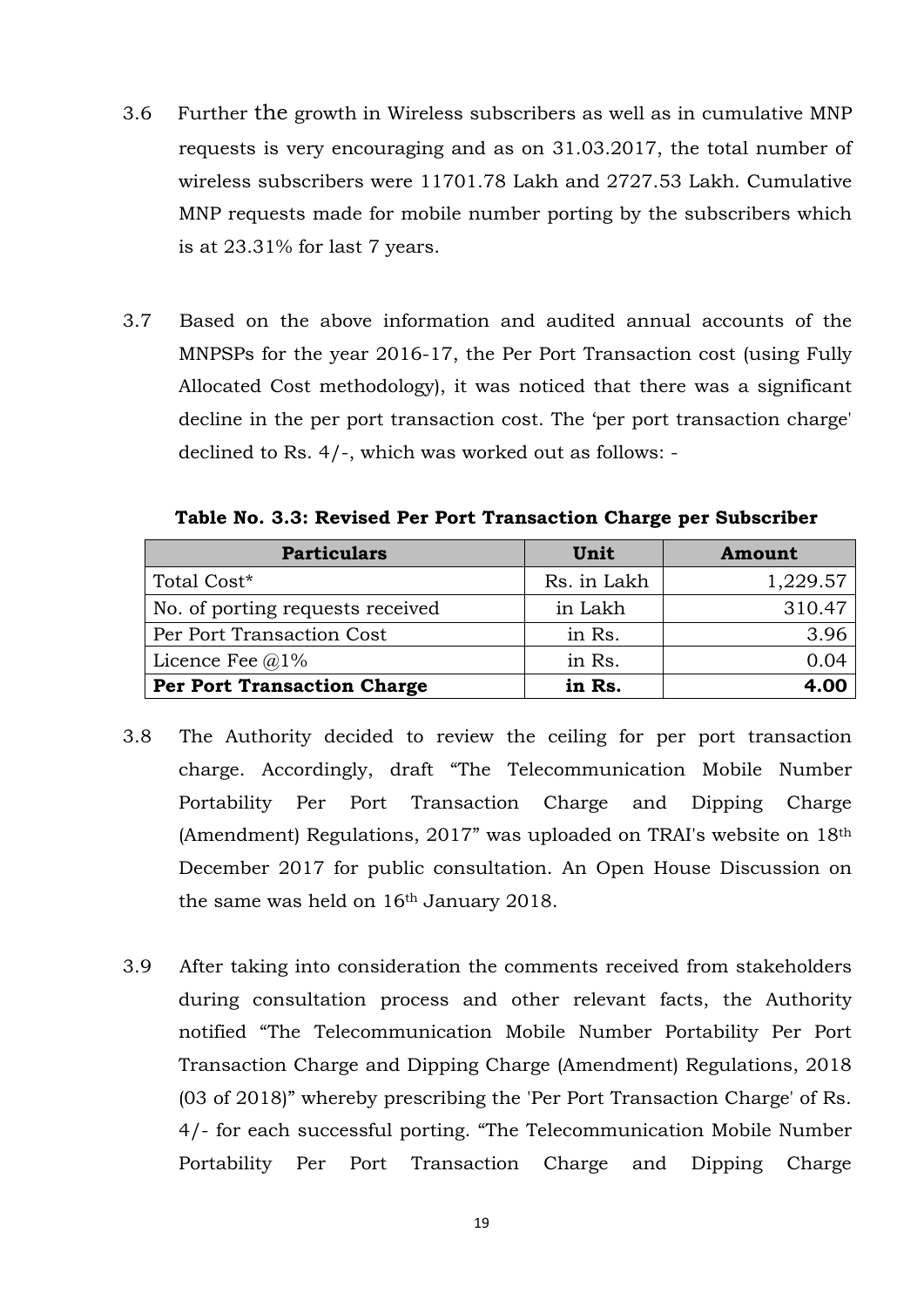(Amendment) Regulations, 2018 (03 of 2018)" come into force w.e.f. 31st January 2018.

- 3.10 Consequent upon notification of "The Telecommunication Mobile Number Portability Per Port Transaction Charge and Dipping Charge (Amendment) Regulations, 2018 (03 of 2018)" w.e.f. 31st January 2018; the per port transaction charge was reduced from Rs. 19/- to Rs. 4/-. The ceiling of charges leviable from subscriber also reduced to Rs. 4/- for each porting4. However, recipient operators are free to charge a lesser amount from the subscriber for Mobile Number Portability.
- 3.11 As explained in the preceding paras, initially, the Per Port Transaction Charges were based on the estimated data furnished by the MNPSPs in 2009. Subsequently, 'Per Port Transaction Charge' were reviewed based on the financial and non-financial data of both the MNPSPs as available for the financial years i.e. from FY 2010-11 to 2016-17. This review was based on the audited annual accounts of the MNPSPs upto the year 2016-17 and other relevant information upto 2016-17.
- 3.12 Now, mergers of some of the major TSPs and closure of services by many TSPs have been witnessed during the last one year. The financial and non-financial information for the year 2017-18 is now available. Porting data for the last one year shows that the number of port requests per month are declining. As per Regulation 6(2) of the Telecommunications MNP per Port Transaction Charge and Dipping Charge Regulations 2009 dated 20th November 2009, the Authority may review and modify the Per Port Transaction charge and Dipping charge at the end of one year.
- 3.13 The issue of review of 'Per Port transaction Charges' was raised by some stakeholders during the consultation on Draft Telecommunication Mobile Number Portability (Seventh Amendment) Regulations, 2018 (9 Of 2018). As mentioned in the Chapter-II of this consultation paper, in the final regulation (7th Amendment), the Authority had made it clear that review

 $\overline{a}$ 

<sup>4</sup> Telecommunication Tariff (Forty-Ninth Amendment) Order, 2009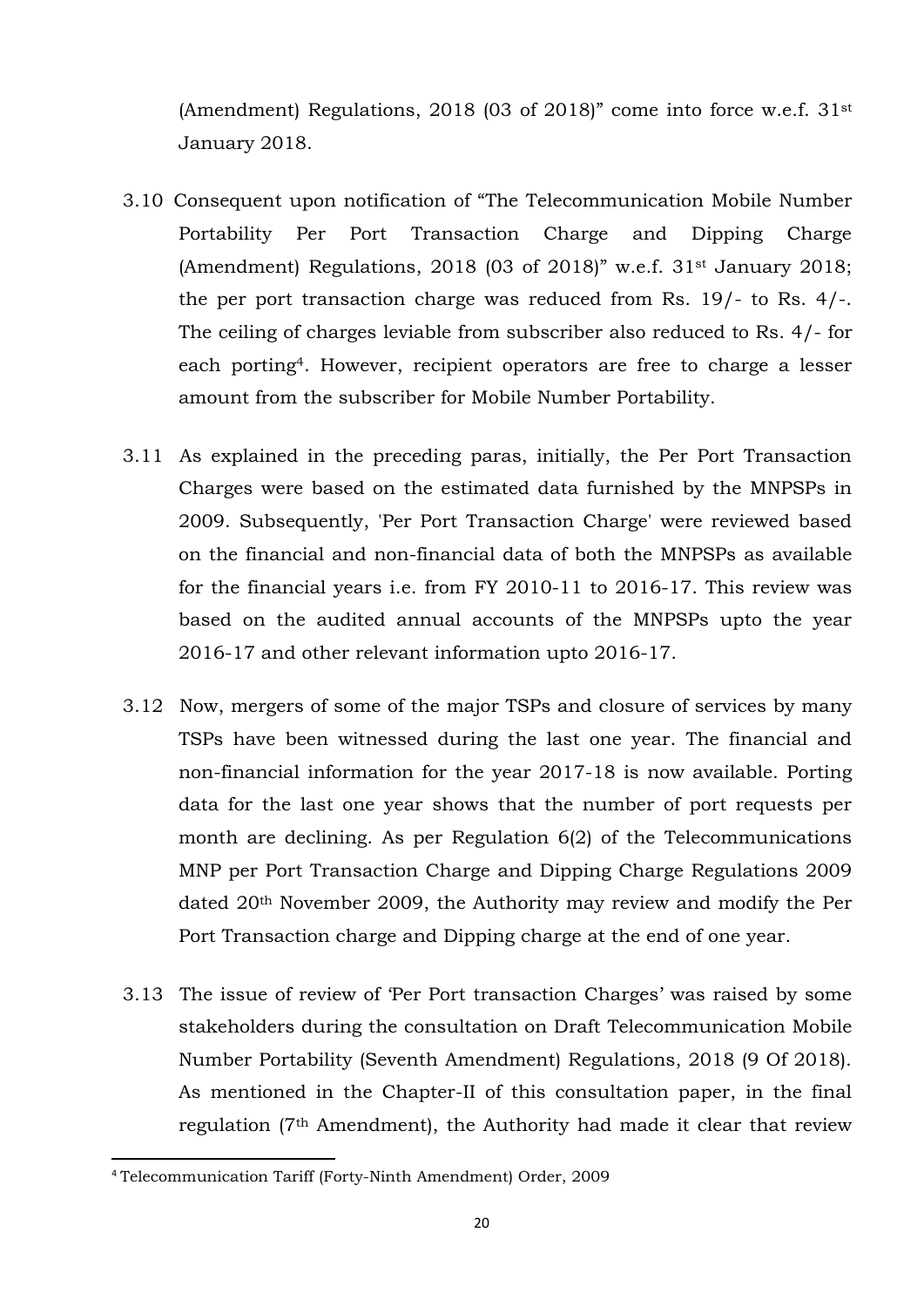of 'Per Port Transaction Charges' and charges for ancillary services, as provisioned in the regulation, shall be notified separately by the Authority after due consultation with all the stakeholders.

3.14 Some major changes have been incorporated through the MNP Regulations (7th Amendment), 2009 notified on 13th December 2018. Upon implementation of MNP Regulations (7th Amendment), 2009, in the normal process of porting, right from the process of generation of UPC to successful porting of the mobile number, MNPSP has to send SMS to the subscriber at least on 6-7 occasions and also inform the respective DO and RO.

| Activity                                     | Instances of SMS to be send by MNPSP to the subscriber                              |                                                                                 |  |  |
|----------------------------------------------|-------------------------------------------------------------------------------------|---------------------------------------------------------------------------------|--|--|
|                                              | Outcome A                                                                           | Outcome B                                                                       |  |  |
| for<br>Request<br><b>UPC</b>                 | Delivery of UPC<br>(or)                                                             | Denial of UPC with reason(s)<br>of rejection as per regulation<br>6A.           |  |  |
|                                              | Delivery of UPC with delay<br>response                                              | Denial of UPC instantly due<br>to technical issue in DO's<br>network            |  |  |
| Repeated<br>request<br>for<br><b>UPC</b>     | Deliver<br>the<br><b>UPC</b><br>same<br>again                                       |                                                                                 |  |  |
| Submission<br>porting<br>οf<br>by<br>request | of<br>receipt<br>porting<br>On<br>request                                           |                                                                                 |  |  |
| subscriber                                   | Confirmation of receipt of<br>port cancellation request (if<br>any)                 |                                                                                 |  |  |
|                                              | Execution of port cancel<br>request (if valid)                                      | Denial of port cancel request<br>(in case invalid)                              |  |  |
|                                              | Scheduling<br>$\sigma$<br>porting<br>window                                         | Denial of porting due<br>to<br>specified<br>in<br>the<br>reasons<br>Regulations |  |  |
|                                              | Forwarding of the request<br>for validation to DO (in<br>case of corporate porting) | Denial of porting due<br>to<br>reasons specified<br>in<br>the<br>Regulations    |  |  |

**Table 3.4: Activities and instances of communication by MNPSP**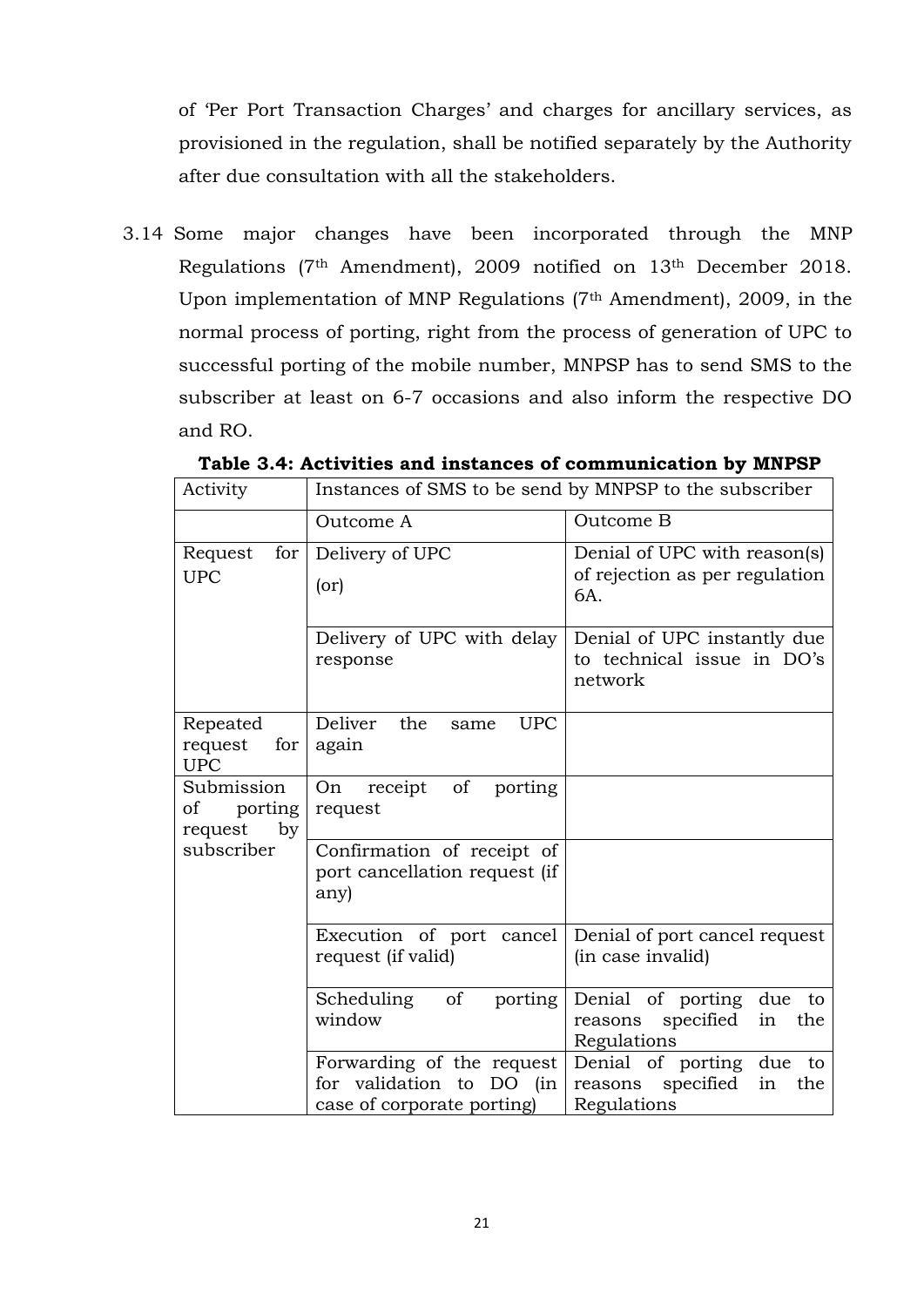- 3.15 As provisioned in the amendment regulations, to generate the UPC MNPSP has to establish a Query-Response mechanism to query the database of DO to get the appropriate response in the format of 'YES' or 'NO'. The response of the queries have to be recorded for future reference and also preserved for the period stipulated as per the license conditions. MNPSPs also have to develop and maintain a web portal accessible to the general public (mobile subscribers) so that information regarding progress of the porting is available at the convenience of the public. These new changes may require additional hardware requirements of servers, storages as well as changes in programming and software.
- 3.16 The changed role of MNPSPs, as stipulated above may necessitate the infusion of necessary CAPEX and OPEX by MNPSPs. In the Telecommunication Mobile Number Portability (Seventh Amendment) Regulations, 2018, the provision of ancillary service charges payable to MNPSP have been made. With regard to the provisions for ancillary services, the existing statistics for the period January, 2018 - December, 2018 have been obtained from the MNPSPs as per the Table 3.5 below: -

| <b>MNPSP</b><br>Zone | No. of<br><b>Number</b><br>Return<br>requests<br>received | Total<br>instances of<br><b>Database</b><br>download | No. of Port<br>cancellation<br>requests<br>received | <b>Subscriber</b><br>Reconnection<br>requests<br>received | No. of NPD<br>requests<br>received |
|----------------------|-----------------------------------------------------------|------------------------------------------------------|-----------------------------------------------------|-----------------------------------------------------------|------------------------------------|
| Zone I               | 9351497                                                   | 954                                                  | 107517                                              | 787266                                                    | 1620505                            |
| Zone II              | 7691841                                                   | 1499                                                 | 14972                                               | NIL <sub>5</sub>                                          | 480104                             |
| Total                | 17043338                                                  | 2453                                                 | 122489                                              | 787266                                                    | 2100609                            |

**Table 3.5: Information of ancillary activities for the period Jan-Dec 2018**

3.17 As per the figures in the Table 3.5 above, it is evident that in the present scenario too, MNPSPs have aligned adequate resource to perform and complete the activities mentioned in the Table. Therefore, apart from the

 $\overline{a}$ 

<sup>&</sup>lt;sup>5</sup> Zone II has not provided any data related to subscriber reconnection requests received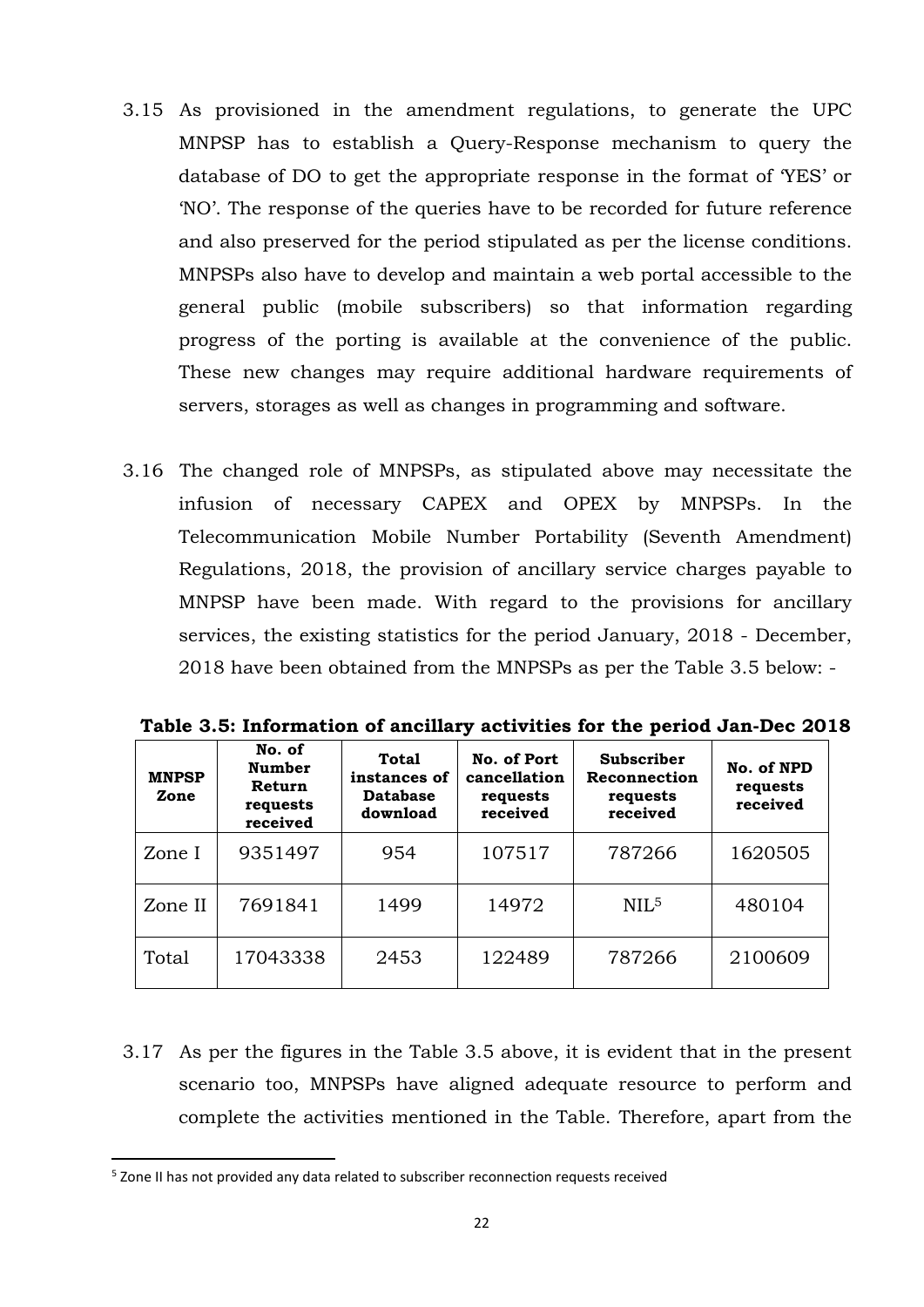facilitation of mobile number portability, MNPSPs are upkeeping the National Database of MNP which enables the TSPs to recover payment dues and proper routing of calls and to keep track of numbering resources. The activities performed by MNPSPs also add convenience to the mobile subscriber indirectly.

- 3.18 In the Telecommunication Mobile Number Portability (Seventh Amendment) Regulations, 2018, the provision of ancillary service charges payable to MNPSP have been made in the regulation for the activities to be performed as mentioned below:
	- (a) Number Return Charge for facilitation of returning the mobile number to Number Range Holder after disconnection due to any reason including non-payment.
	- (b) Database download charge for downloading the Number Portability Database by the Access Provider.
	- (c) Port cancellation charge for execution of 'Port withdrawal' request of the subscriber of Donor operator.
	- (d) Subscriber Reconnection Charge for facilitation of reconnecting the ported subscriber of Recipient Operator in its network.
	- (e) Non-payment disconnect charge for facilitation of disconnection of the mobile number of the postpaid subscriber who has not cleared the dues of the Donor Operator after porting his number.
- 3.19 After examination of the comments of the stakeholders on the ancillary service charges, the Authority took a view that the provision for ancillary service charges shall remain in the regulations subject to consultation at the time of defining the actual amount of charges or otherwise will be subsumed in Per Port Transaction charges.
- 3.20 Accordingly, as per the provisions made in the Telecommunication Mobile Number Portability (Seventh Amendment) Regulations 2018, in order to determine the appropriate charges i.e. 'Per Port Transaction Charge' and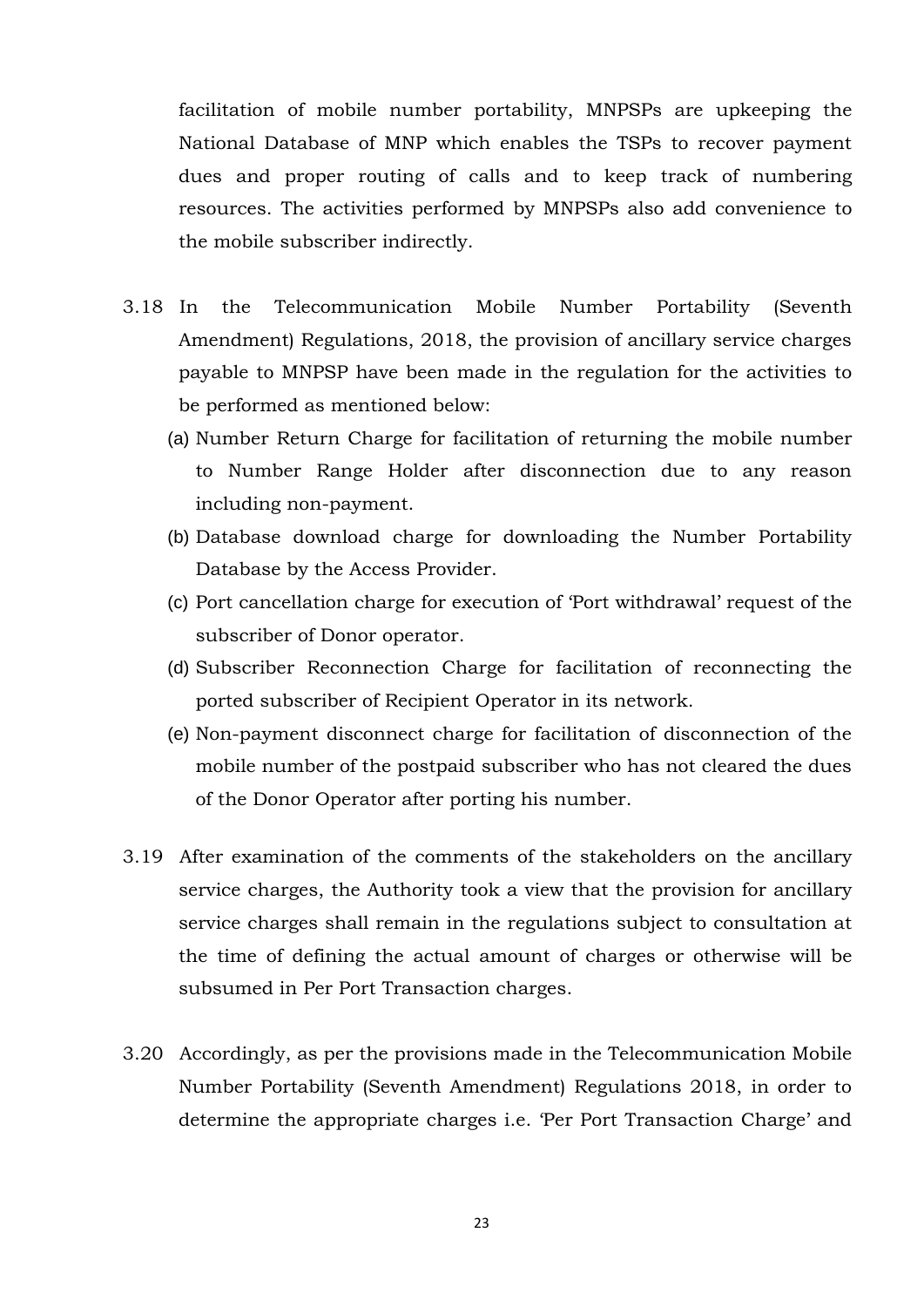other charges termed as ancillary charges. Broadly either of two methodology can be adopted as described below: -

- (i) Based on the cost incurred, separate charges for 'Per Port Transaction Charge', 'Number Return Charge', 'Database download charge', 'Port cancellation charge', 'Subscriber Reconnection Charge' and 'Non-payment disconnect charge' may be determined. Or alternatively,
- (ii) Only one charge i.e. 'Per Port Transaction Charge' may be made applicable and cost of all other charges termed as 'ancillary charges' may be subsumed in the 'Per Port Transaction Charge'.
- 3.21 For both the options mentioned above, the separate input cost for each activity shall be required to be considered in order to determine the charges payable.
- 3.22 According to the foregoing, in order to obtain the views of the stakeholders on review of Mobile Number Portability Per Port Transaction Charge and other charges, the questions have been raised for the comments of the stakeholders:-
- Q1. **Whether the 'Per Port Transaction Charges' should continue to be calculated based on the methodology adopted by TRAI during the review done in the past? If not, please suggest methodology and supplement it with the detailed calculations indicating costs of hardware, software and other resources etc.**
- Q2. **While calculating 'Per Port Transaction Charge', whether the total number of MNP requests received by MNPSP or successfully ported numbers be considered***?* **Please justify your response.**
- Q3. **Should the charges for 'Per Port Transaction' and 'ancillary services' be determined separately or consolidated charges. Please justify your response along with detailed calculations indicating cost of hardware, software, other resources and overhead etc. in addition to the rationale for adoption of the method suggested by you.**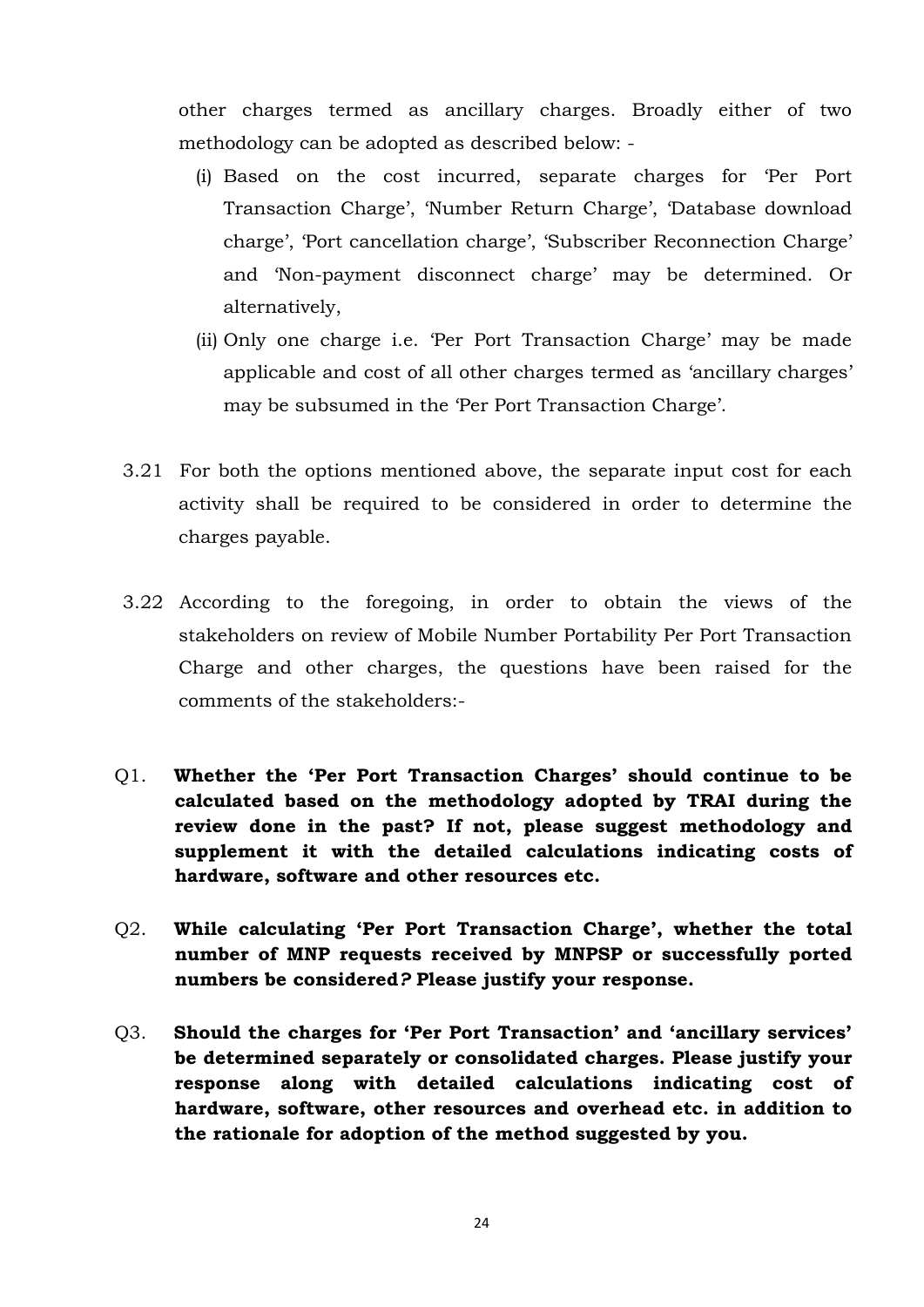# **Dipping charge**

- 3.23 As explained in the previous papers the dipping charge means the charge payable by an Access Provider or an International Long Distance Operator (ILDO), to the Mobile Number Portability Service provider for each dipping i.e. for use of query response system of the Mobile Number Portability Service provider for obtaining Location Routing Number for routing a message to the called number.
- 3.24 In the present scenario, it has been observed that dipping services are not being used by telecom service providers, as they have installed their own database being updated through the automated port broadcast process.
- 3.25 As per Regulation 4 of "Telecommunication Mobile Number Portability Per Port Transaction Charge and Dipping Charge Regulations, 2009 (9 of 2009)" dated 20th November 2009, the Dipping charge are under forbearance. Presently, these shall be such as may be mutually agreed between the MNPSP and the Access Provider or ILDO who desires to utilise the query response system of the MNPSP.
- Q4. **Whether the Dipping charge, which is presently under forbearance, needs to be reviewed? If yes, suggest the methodology to determine the rate of dipping charge. Support your response with justification.**

#### **Review of Porting charge payable by subscribers**

3.26 The Telecommunication Tariff (Forty-Ninth Amendment) Order, 2009 prescribed the ceiling of Per Port Transaction Charge leviable from subscriber by the recipient operator through "The Telecommunication Mobile Number Portability Per Port Transaction Charge and Dipping Charge Regulations, 2009 (9 of 2009)" (as amended from time to time).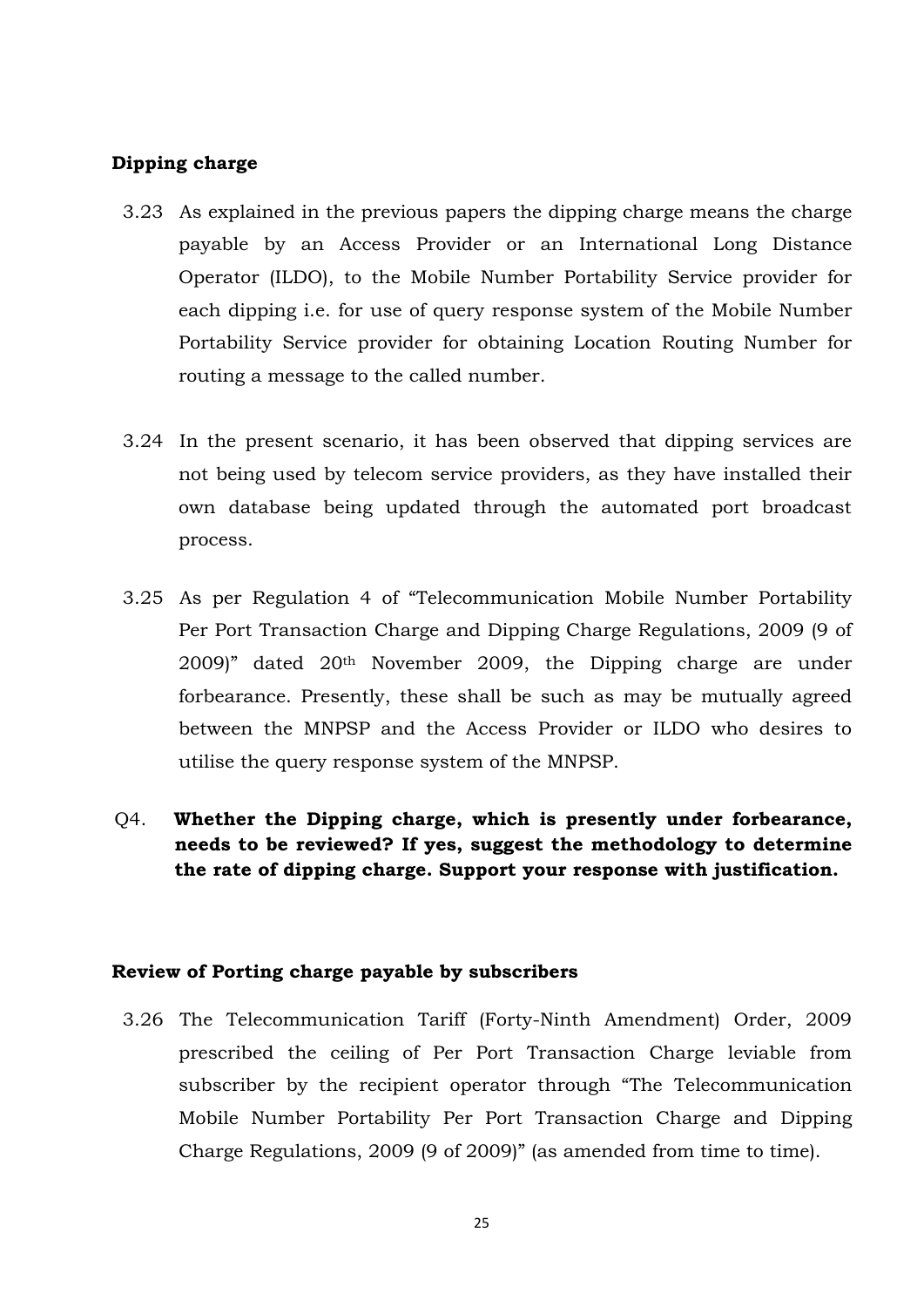- 3.27 With effect from 31st January 2018, the ceiling of Per Port Transaction Charge leviable from subscriber stood at Rs. 4/-. However, recipient operators are free to charge a lesser amount from the subscriber for Mobile Number Portability. As per the prevailing practice, operators are not charging this amount from the subscribers.
- Q5. **Whether the porting charge payable by the subscriber to the recipient operator should continue to be prescribed as a ceiling charge as per the current practice. If no, please suggest methodology and various consideration for calculating porting charge payable by subscribers.**
- Q6. **Any other relevant issue that you would like to highlight on the MNP related charges?**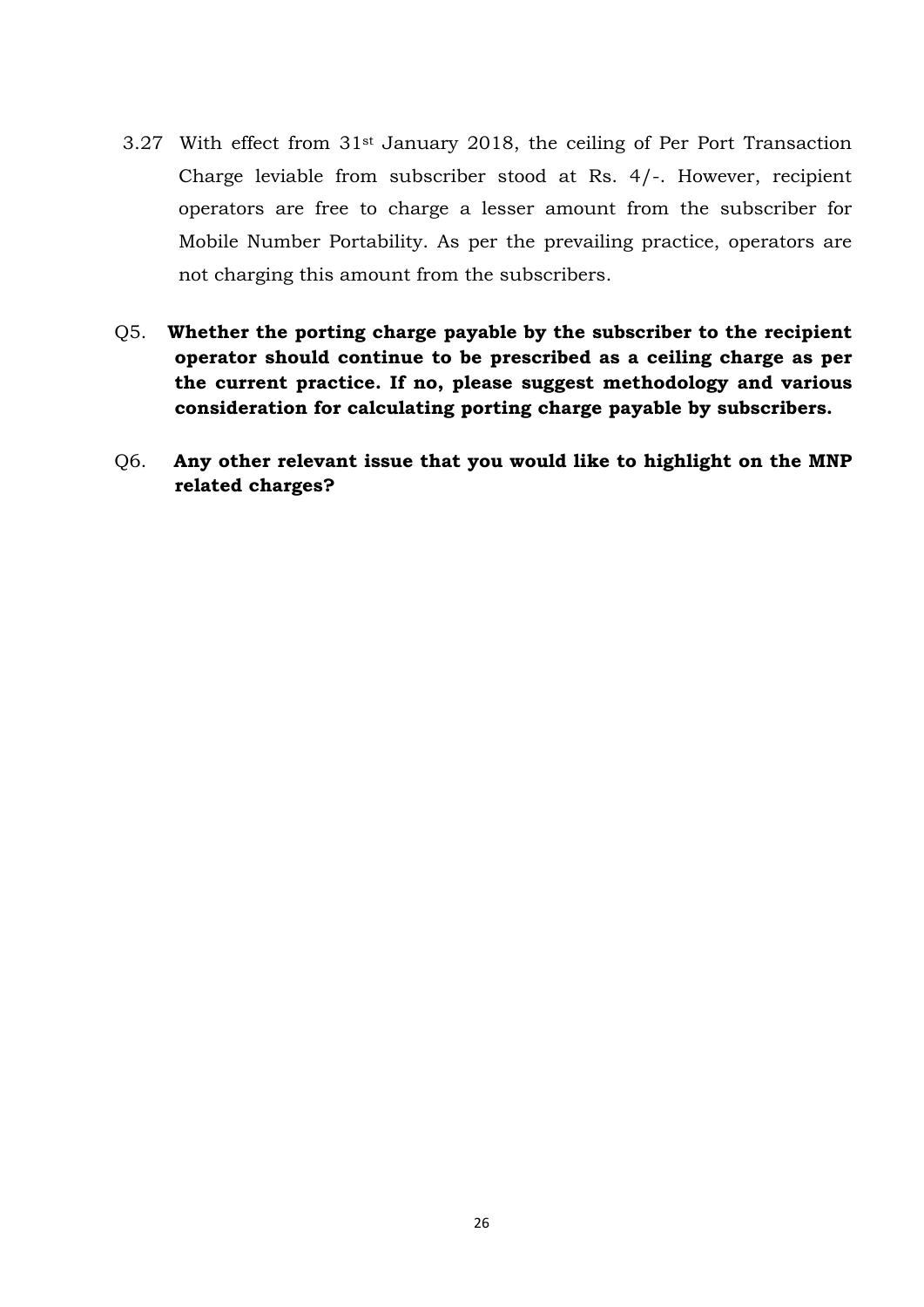## **CHAPTER IV: ISSUES FOR CONSULTATION**

- <span id="page-29-0"></span>Q1. **Whether the 'Per Port Transaction Charges' should continue to be calculated based on the methodology adopted by TRAI during the review done in the past? If not, please suggest methodology and supplement it with the detailed calculations indicating costs of hardware, software and other resources etc.**
- Q2. **While calculating 'Per Port Transaction Charge', whether the total number of MNP requests received by MNPSP or successfully ported numbers be considered***?* **Please justify your response.**
- Q3. **Should the charges for 'Per Port Transaction' and 'ancillary services' be determined separately or consolidated charges. Please justify your response along with detailed calculations indicating cost of hardware, software, other resources and overhead etc. in addition to the rationale for adoption of the method suggested by you.**
- Q4. **Whether the Dipping charge, which is presently under forbearance, needs to be reviewed? If yes, suggest the methodology to determine the rate of dipping charge. Support your response with justification.**
- Q5. **Whether the porting charge payable by the subscriber to the recipient operator should continue to be prescribed as a ceiling charge as per the current practice. If no, please suggest methodology and various consideration for calculating porting charge payable by subscribers.**
- Q6. **Any other relevant issue that you would like to highlight on the MNP related charges?**